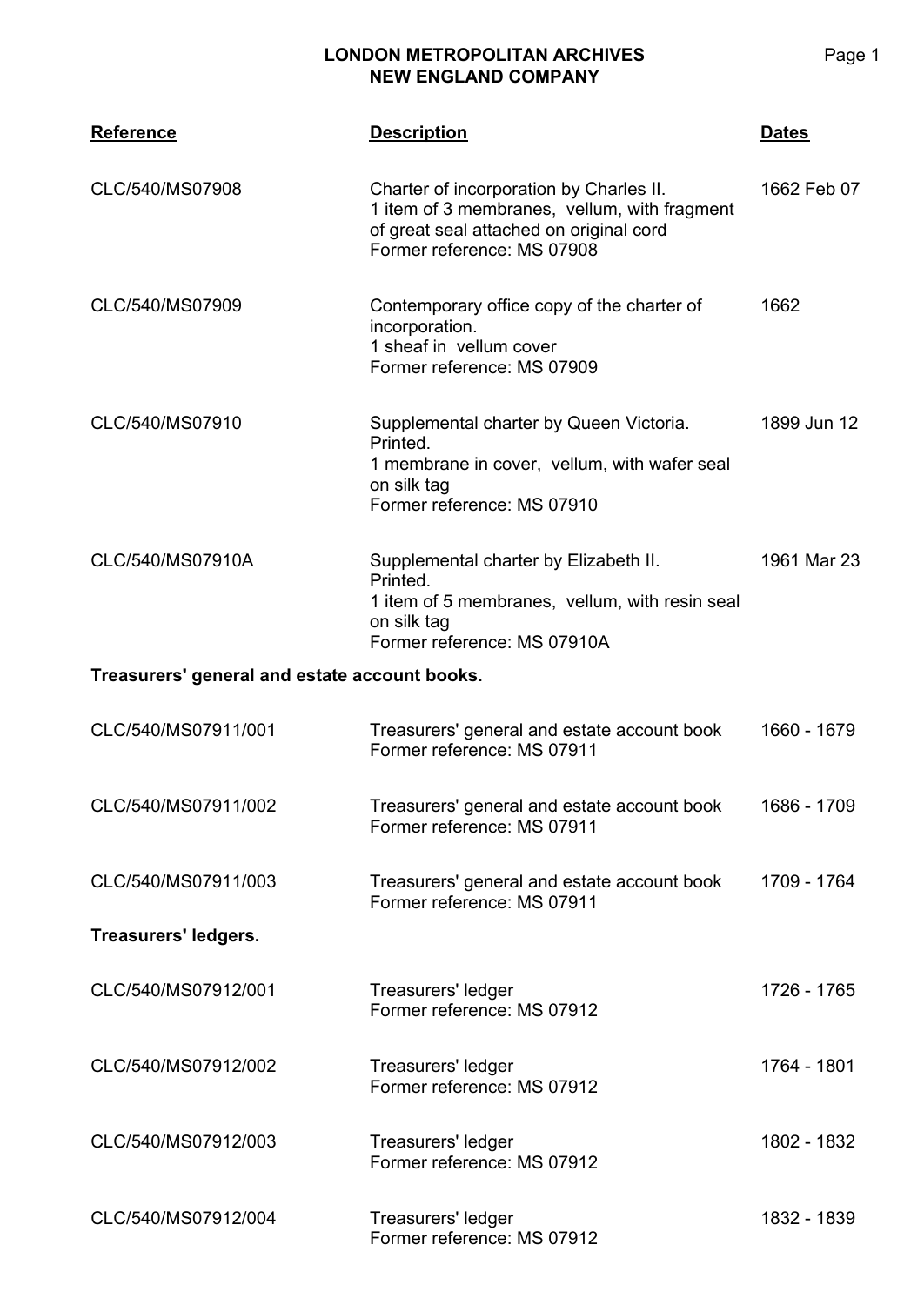| <b>Reference</b>      | <b>Description</b>                                | <u>Dates</u> |
|-----------------------|---------------------------------------------------|--------------|
| CLC/540/MS07912/005   | Treasurers' ledger<br>Former reference: MS 07912  | 1839 - 1847  |
| CLC/540/MS07912/006   | Treasurers' ledger<br>Former reference: MS 07912  | 1847 - 1853  |
| CLC/540/MS07912/007   | Treasurers' ledger<br>Former reference: MS 07912  | 1853 - 1862  |
| CLC/540/MS07912/008   | Treasurers' ledger<br>Former reference: MS 07912  | 1863 - 1870  |
| CLC/540/MS07912/009   | Treasurers' ledger<br>Former reference: MS 07912  | 1871 - 1880  |
| CLC/540/MS07912/010   | Treasurers' ledger<br>Former reference: MS 07912  | 1904 - 1921  |
| CLC/540/MS07912/011   | Treasurers' ledger<br>Former reference: MS 07912  | 1921 - 1938  |
| CLC/540/MS07912/012   | Treasurers' ledger<br>Former reference: MS 07912  | 1939 - 1960  |
| CLC/540/MS07912/013   | Treasurers' ledger<br>Former reference: MS 07912  | 1960 - 1969  |
| Treasurers' journals. |                                                   |              |
| CLC/540/MS07913/001   | Treasurers' journal<br>Former reference: MS 07913 | 1764 - 1801  |
| CLC/540/MS07913/002   | Treasurers' journal<br>Former reference: MS 07913 | 1802 - 1832  |
| CLC/540/MS07913/003   | Treasurers' journal<br>Former reference: MS 07913 | 1832 - 1839  |
| CLC/540/MS07913/004   | Treasurers' journal<br>Former reference: MS 07913 | 1863 - 1870  |
| CLC/540/MS07913/005   | Treasurers' journal<br>Former reference: MS 07913 | 1871 - 1894  |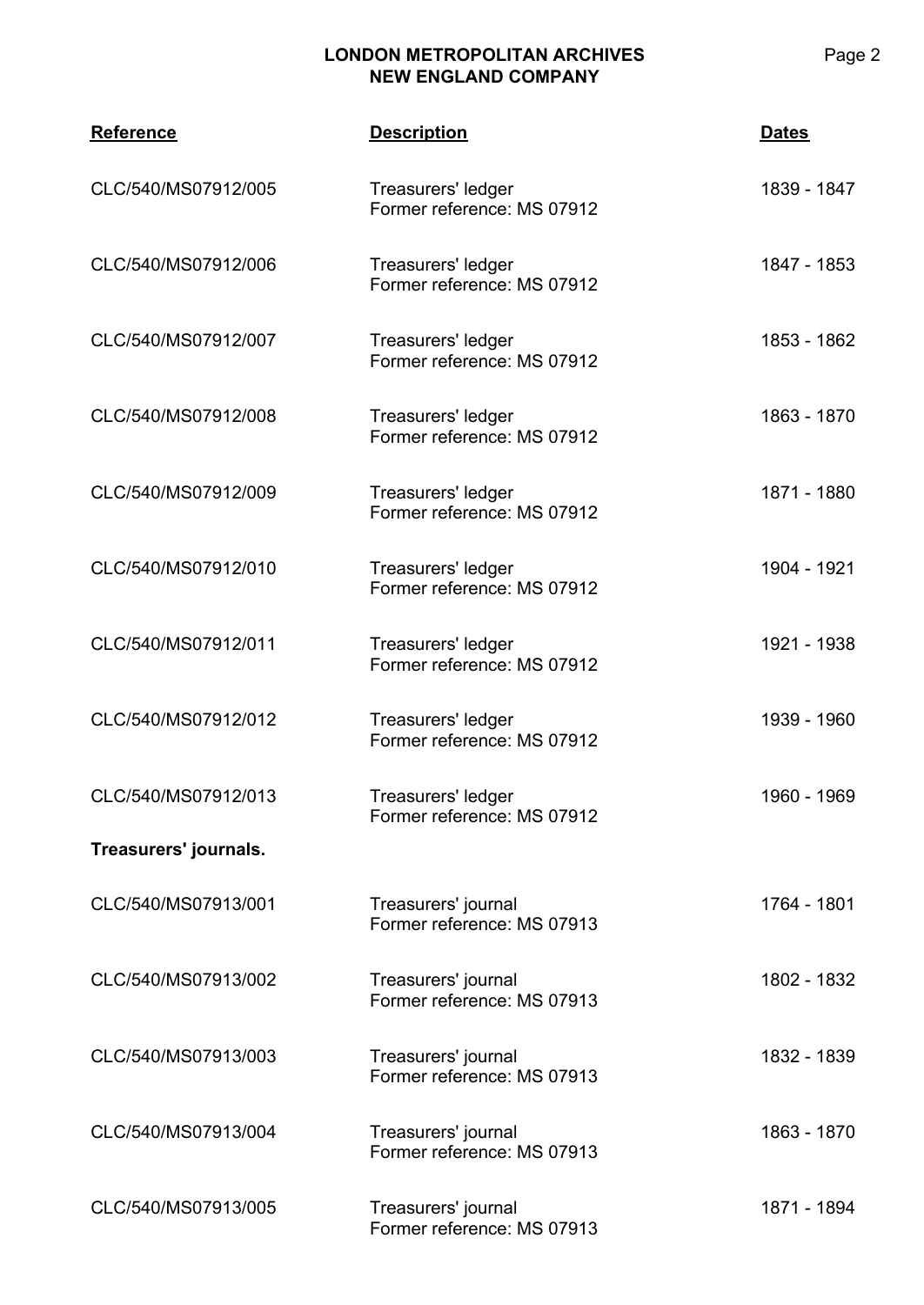| <b>Reference</b>                          | <b>Description</b>                                                                                                                                                                                                          | <b>Dates</b> |
|-------------------------------------------|-----------------------------------------------------------------------------------------------------------------------------------------------------------------------------------------------------------------------------|--------------|
| CLC/540/MS07913/006                       | Treasurers' journal<br>Former reference: MS 07913                                                                                                                                                                           | 1895 - 1934  |
| CLC/540/MS07914                           | Treasurer's rough ledger.<br>1 volume<br>Former reference: MS 07914                                                                                                                                                         | 1748 - 1765  |
| CLC/540/MS07915                           | Treasurers' rough journal.<br>Inscribed "Treasurers Waste Book". Folio 2r<br>contains memoranda relating to the bequests of<br>Robert Boyle and the Rev. Daniel Williams,<br>D.D.<br>1 volume<br>Former reference: MS 07915 | 1765 - 1801  |
| Cash account books.                       |                                                                                                                                                                                                                             |              |
| CLC/540/MS07916/001                       | Cash account book<br>Former reference: MS 07916                                                                                                                                                                             | 1839 - 1847  |
| CLC/540/MS07916/002                       | Cash account book<br>Former reference: MS 07916                                                                                                                                                                             | 1904 - 1924  |
| CLC/540/MS07916/003                       | Cash account book<br>Former reference: MS 07916                                                                                                                                                                             | 1925 - 1969  |
| Petty cash account books.                 |                                                                                                                                                                                                                             |              |
| CLC/540/MS07917/001                       | Petty cash account book<br>Former reference: MS 07917                                                                                                                                                                       | 1895 - 1910  |
| CLC/540/MS07917/002                       | Petty cash account book<br>Former reference: MS 07917                                                                                                                                                                       | 1911 - 1952  |
| CLC/540/MS07918                           | Treasurer's pocket ledger.<br>1 volume<br>Former reference: MS 07918                                                                                                                                                        | 1709 - 1720  |
| CLC/540/MS07919                           | Clerk's rough account book.<br>Used at both ends.<br>1 volume<br>Former reference: MS 07919                                                                                                                                 | 1763 - 1787  |
| General court and committee minute books. |                                                                                                                                                                                                                             |              |

| CLC/540/MS07920/001 | General court and committee minute book | 1770 - 1816 |  |
|---------------------|-----------------------------------------|-------------|--|
|                     | Former reference: MS 07920              |             |  |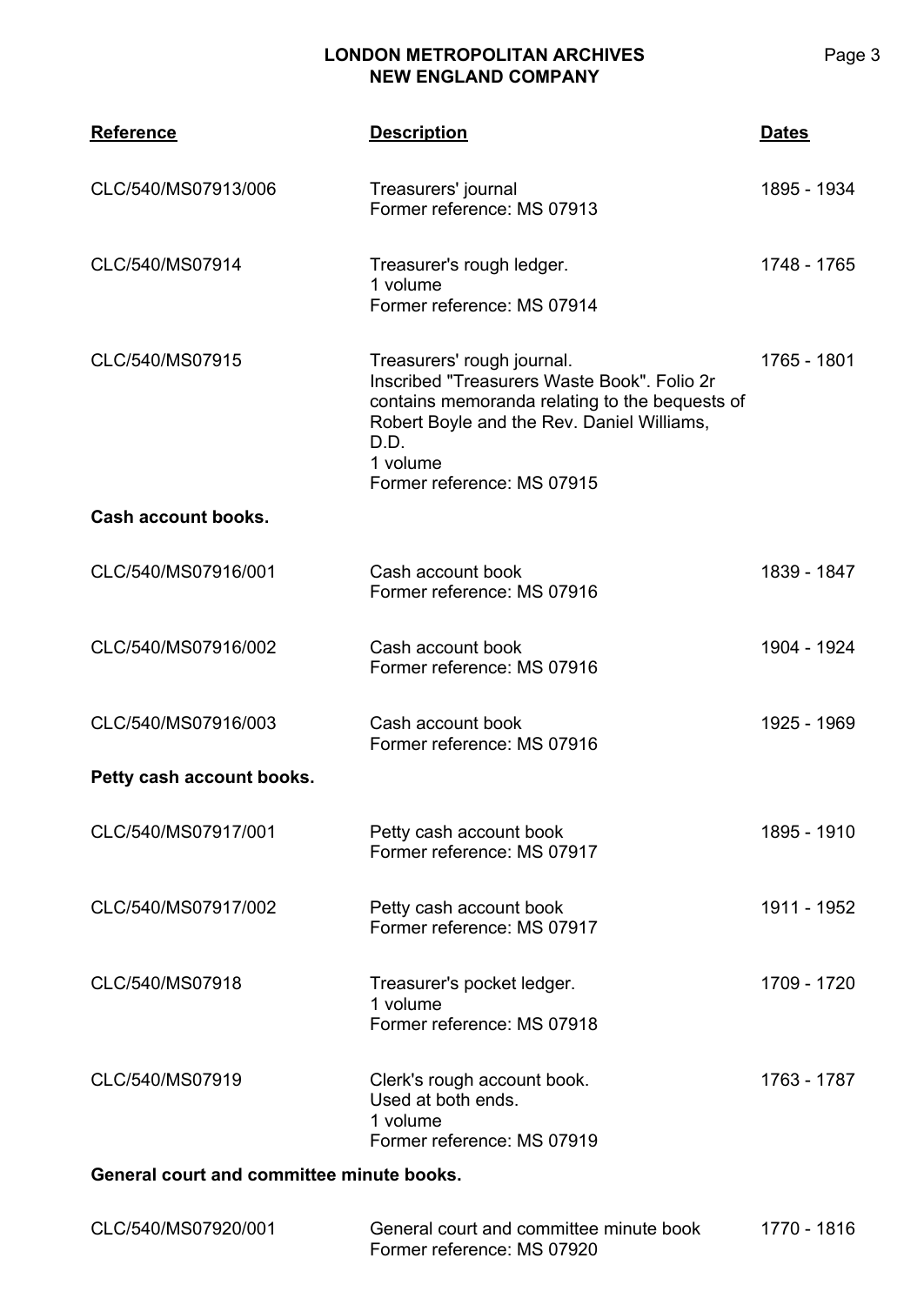| <b>Reference</b>            | <b>Description</b>                                                                                       | <b>Dates</b> |
|-----------------------------|----------------------------------------------------------------------------------------------------------|--------------|
| CLC/540/MS07920/002         | General court and committee minute book<br>Former reference: MS 07920                                    | 1816 - 1830  |
| CLC/540/MS07920/003         | General court and committee minute book<br>Former reference: MS 07920                                    | 1830 - 1839  |
| CLC/540/MS07920/004         | General court and committee minute book<br>Former reference: MS 07920                                    | 1839 - 1850  |
| CLC/540/MS07920/005         | General court and committee minute book<br>Former reference: MS 07920                                    | 1850 - 1868  |
| CLC/540/MS07920/006         | General court and committee minute book<br>Former reference: MS 07920                                    | 1869 - 1894  |
| CLC/540/MS07920/007         | General court and committee minute book<br>Former reference: MS 07920                                    | 1894 - 1905  |
| CLC/540/MS07920/008         | General court and committee minute book<br>Former reference: MS 07920                                    | 1906 - 1912  |
| CLC/540/MS07920/009         | General court and committee minute book<br>Former reference: MS 07920                                    | 1913 - 1925  |
| CLC/540/MS07920/010         | General court and committee minute book<br>Former reference: MS 07920                                    | 1926 - 1941  |
| CLC/540/MS07920/011         | General court and committee minute book<br>Former reference: MS 07920                                    | 1941 - 1956  |
| CLC/540/MS07920/012         | General court and committee minute book<br>Former reference: MS 07920                                    | 1957 - 1976  |
| CLC/540/MS07920/013         | General court and committee minute book<br>Former reference: MS 07920                                    | 1976 - 1987  |
| CLC/540/MS07921             | Index to general court minutes.<br>1 volume (3 ternions bound in 1 volume)<br>Former reference: MS 07921 | 1770 - 1830  |
| General court agenda books. |                                                                                                          |              |
| CLC/540/MS07922/001         | General court agenda book<br>Former reference: MS 07922                                                  | 1901 - 1906  |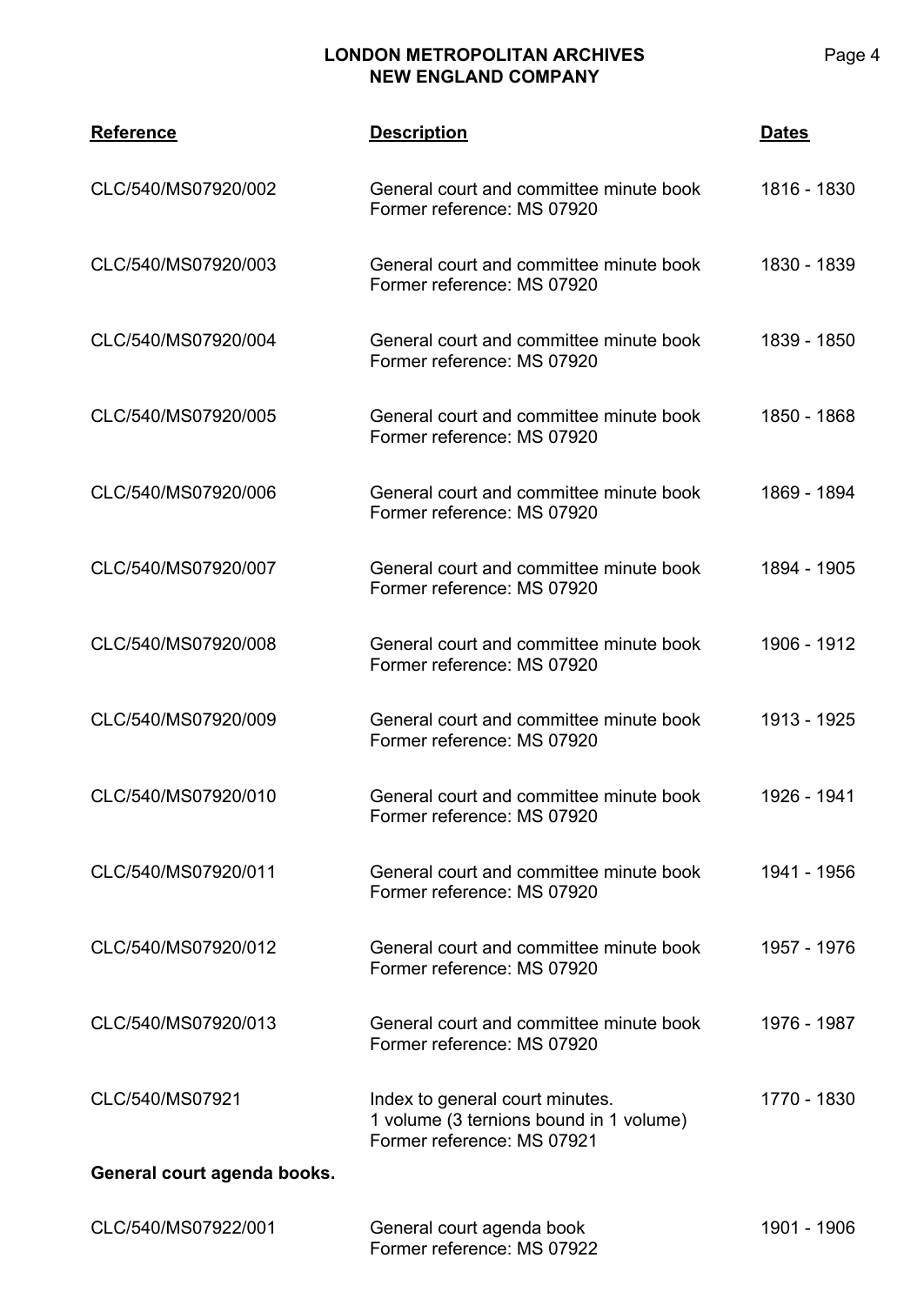| <b>Reference</b>                                    | <b>Description</b>                                                                                                                                                                                     | <b>Dates</b> |
|-----------------------------------------------------|--------------------------------------------------------------------------------------------------------------------------------------------------------------------------------------------------------|--------------|
| CLC/540/MS07922/002                                 | General court agenda book<br>Former reference: MS 07922                                                                                                                                                | 1901 - 1906  |
| CLC/540/MS07922/003                                 | General court agenda book<br>Former reference: MS 07922                                                                                                                                                | 1909 - 1913  |
| CLC/540/MS07922/004                                 | General court agenda book<br>Former reference: MS 07922                                                                                                                                                | 1913 - 1922  |
| CLC/540/MS07923                                     | Estates committee and Indian committee<br>minute book with extracts from general court<br>minutes.<br>1 volume<br>Former reference: MS 07923                                                           | 1807 - 1822  |
| <b>Estates and Special committees minute books.</b> |                                                                                                                                                                                                        |              |
| CLC/540/MS07924/001                                 | Estates and Special committees minute book<br>Former reference: MS 07924                                                                                                                               | 1869 - 1875  |
| CLC/540/MS07924/002                                 | Estates and Special committees minute book<br>Former reference: MS 07924                                                                                                                               | 1876 - 1884  |
| CLC/540/MS07925                                     | Farms committee book.<br>Printed and typescript. Contains the reports of<br>visits to, and surveyors' reports on, company<br>properties, together with plans<br>1 volume<br>Former reference: MS 07925 | 1909 - 1919  |
| CLC/540/MS07926                                     | Missionary committee minutes.<br>1 volume<br>Former reference: MS 07926                                                                                                                                | 1938 - 1940  |
| CLC/540/MS07927                                     | Letter book, being principally copies of out<br>-letters.<br>1 volume<br>Former reference: MS 07927                                                                                                    | 1762 - 1772  |
| CLC/540/MS07927A                                    | Letter book.<br>1 volume<br>Former reference: Ms 07927A                                                                                                                                                | 1688 - 1761  |
| CLC/540/MS07927B                                    | Letter book.<br>1 volume<br>Former reference: Ms 07927B                                                                                                                                                | 1688 - 1761  |

Page 5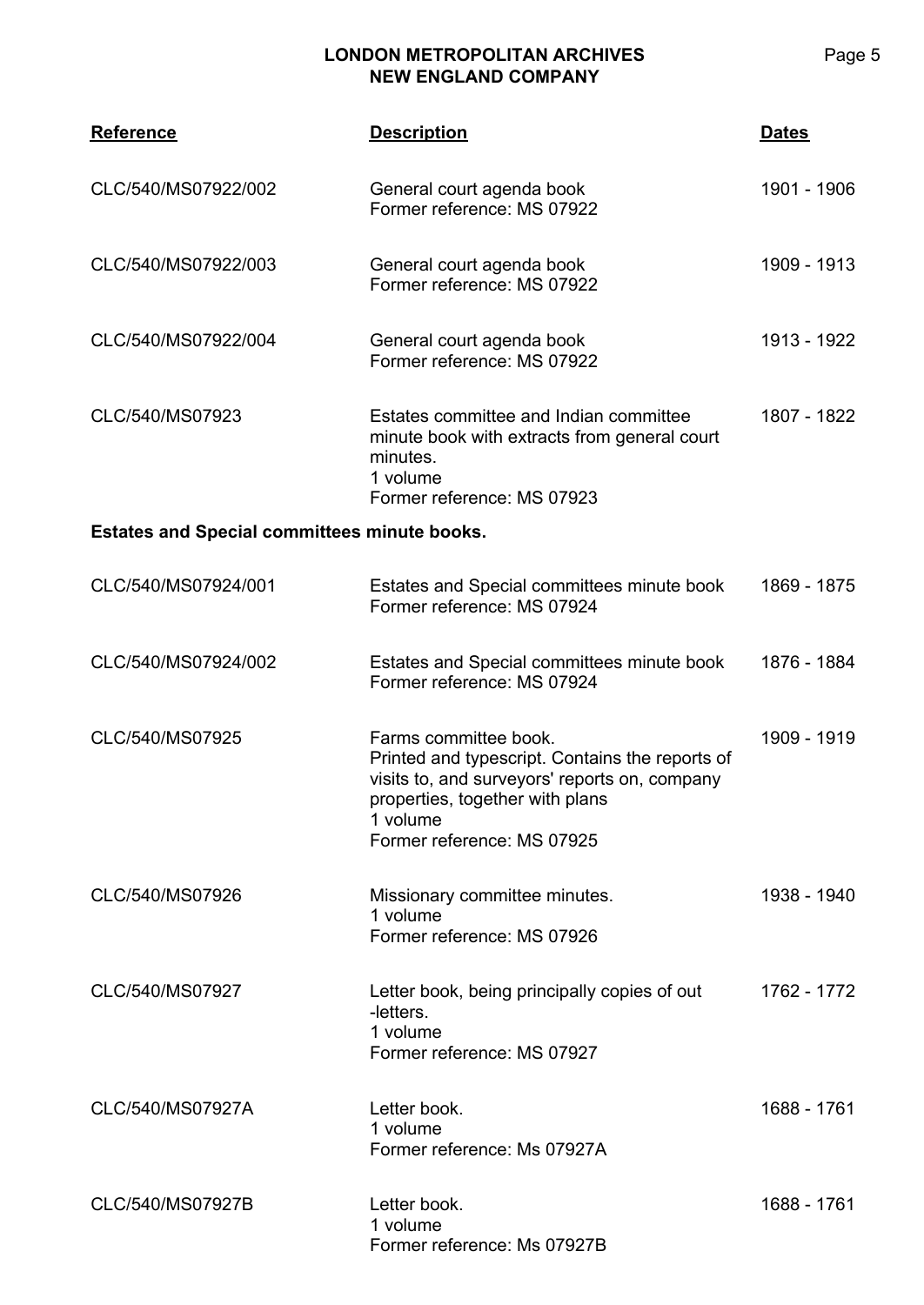| <b>Reference</b>         | <b>Description</b>                                                                                                                                                                                                                                                                         | <b>Dates</b> |
|--------------------------|--------------------------------------------------------------------------------------------------------------------------------------------------------------------------------------------------------------------------------------------------------------------------------------------|--------------|
| CLC/540/MS07927C         | An introduction to, and an index to personal<br>names in, the microfilm copy of the New<br>England Company letter book, 1688-1761 (Ms<br>7927B), compiled by Vesta Lee Gordon, in<br>1969, for the University of Virginia Library.<br>Printed.<br>1 booklet<br>Former reference: MS 07927C | 1969         |
| <b>Out-letter books.</b> |                                                                                                                                                                                                                                                                                            |              |
| CLC/540/MS07928/001      | Out-letter book<br>Former reference: MS 07928                                                                                                                                                                                                                                              | 1872 - 1876  |
| CLC/540/MS07928/002      | Out-letter book<br>Former reference: MS 07928                                                                                                                                                                                                                                              | 1876 - 1881  |
| CLC/540/MS07928/003      | Out-letter book<br>Former reference: MS 07928                                                                                                                                                                                                                                              | 1881 - 1890  |
| CLC/540/MS07928/004      | Out-letter book<br>Former reference: MS 07928                                                                                                                                                                                                                                              | 1890 - 1898  |
| CLC/540/MS07928/005      | Out-letter book<br>Former reference: MS 07928                                                                                                                                                                                                                                              | 1898 - 1908  |
| CLC/540/MS07928/006      | Out-letter book<br>Former reference: MS 07928                                                                                                                                                                                                                                              | 1908 - 1910  |
| CLC/540/MS07928/007      | Out-letter book<br>Former reference: MS 07928                                                                                                                                                                                                                                              | 1911 - 1912  |
| CLC/540/MS07928/008      | Out-letter book<br>Former reference: MS 07928                                                                                                                                                                                                                                              | 1912 - 1913  |
| CLC/540/MS07928/009      | Out-letter book<br>Former reference: MS 07928                                                                                                                                                                                                                                              | 1913 - 1918  |
|                          |                                                                                                                                                                                                                                                                                            |              |

CLC/540/MS07928/010 Out-letter book Former reference: MS 07928 1918 - 1919

**Estate remembrancers containing extracts from wills and leases, notes on insurance policies and summary estimates of income from stock and landed property.**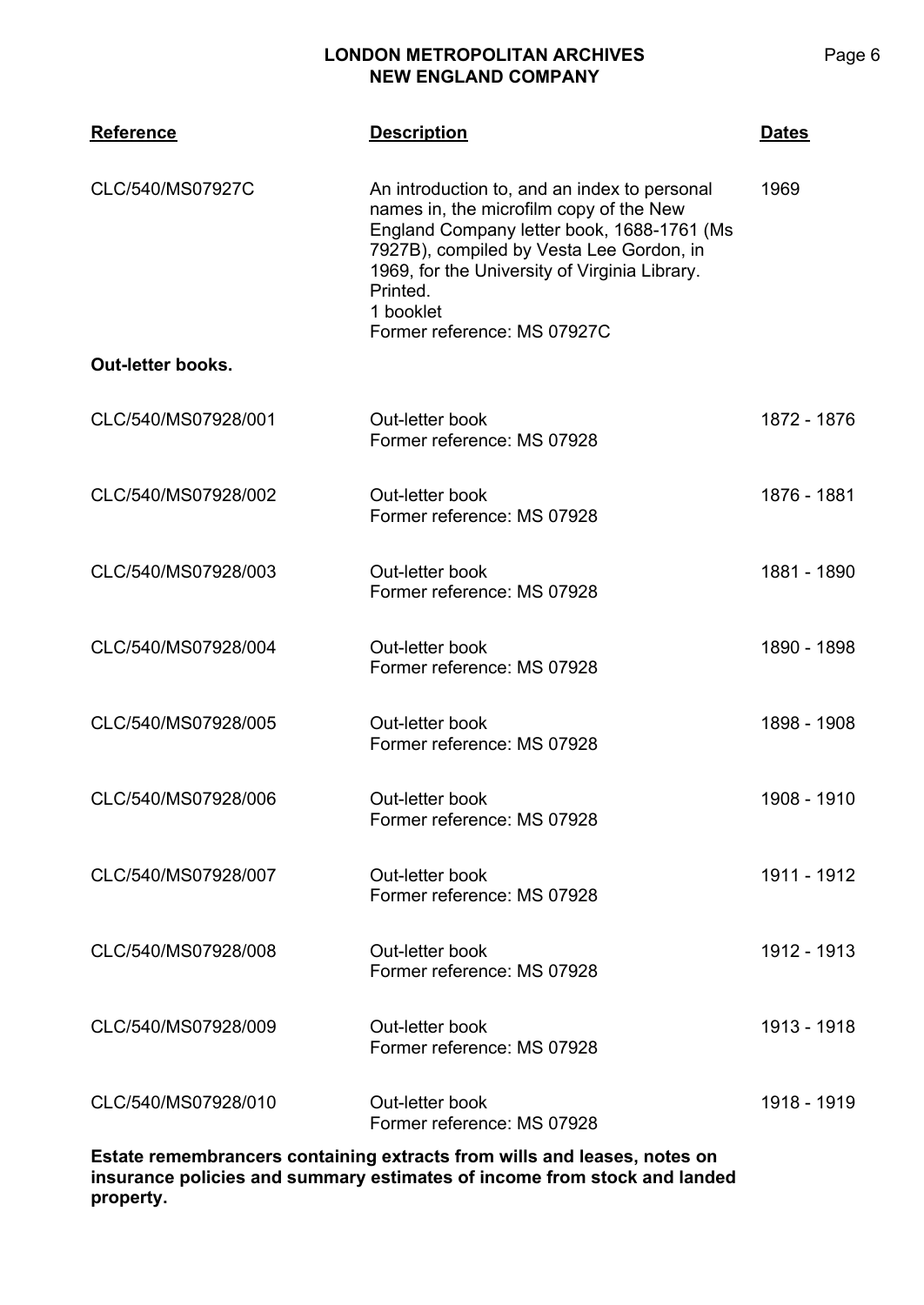| <b>Reference</b>    | <b>Description</b>                                                                                                                                                                                                                                                         | <u>Dates</u>  |
|---------------------|----------------------------------------------------------------------------------------------------------------------------------------------------------------------------------------------------------------------------------------------------------------------------|---------------|
| CLC/540/MS07929/001 | Estate remembrancers containing extracts from c1760 - 1793<br>wills and leases, notes on insurance policies<br>and summary estimates of income from stock<br>and landed property.<br>Former reference: MS 07929                                                            |               |
| CLC/540/MS07929/002 | Estate remembrancers containing extracts from<br>wills and leases, notes on insurance policies<br>and summary estimates of income from stock<br>and landed property.<br>Former reference: MS 07929                                                                         | c1790         |
| CLC/540/MS07929/003 | Estate remembrancers containing extracts from<br>wills and leases, notes on insurance policies<br>and summary estimates of income from stock<br>and landed property.<br>Former reference: MS 07929                                                                         | c1800         |
| CLC/540/MS07929/004 | Estate remembrancers containing extracts from<br>wills and leases, notes on insurance policies<br>and summary estimates of income from stock<br>and landed property.<br>$-10$<br>Former reference: MS 07929                                                                | c1806         |
| CLC/540/MS07929/005 | Estate remembrancers containing extracts from<br>wills and leases, notes on insurance policies<br>and summary estimates of income from stock<br>and landed property.<br>Former reference: MS 07929                                                                         | c1802         |
| CLC/540/MS07930     | Clerk's pocket notebook, 1692-1728.<br>Commenced ca.1721 and continued to<br>ca.1728. Contains names of company<br>members, memoranda on court procedure, and<br>several brief notes on bequests to the<br>company.<br>1 volume<br>Former reference: MS 07930              | ca1721 - 1728 |
| CLC/540/MS07931     | Copy case opinions relating to the<br>administration of company trusts after the<br>American War of Independence.<br>Also contains extracts from the company's<br>charter and from the will of the Revd Daniel<br>Williams, D.D.<br>1 volume<br>Former reference: MS 07931 | 1876 - 1877   |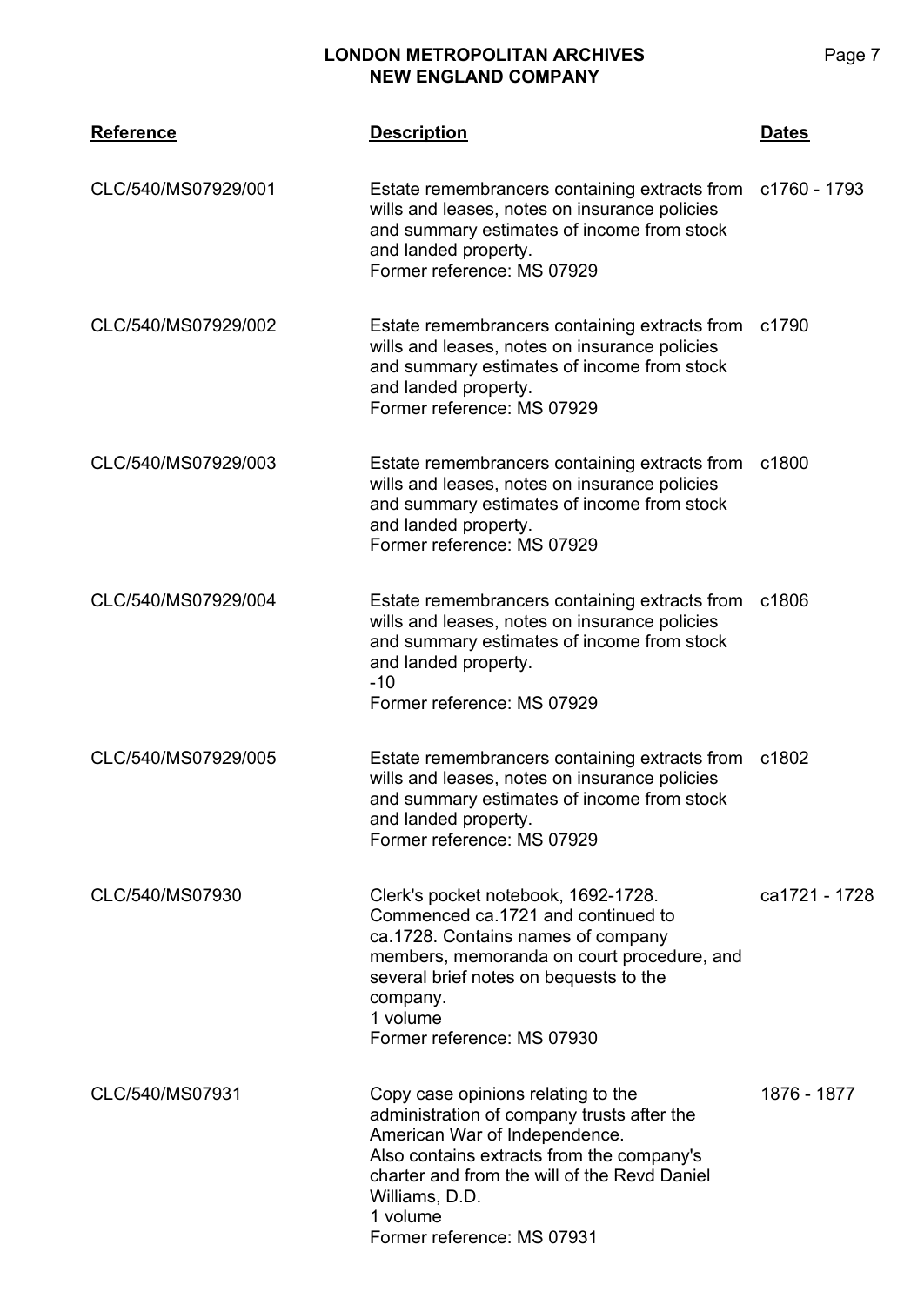| <b>Reference</b>                 | <b>Description</b>                                                                                                                                                                                                                                                                                                                                                                                                                                                                    | <u>Dates</u> |
|----------------------------------|---------------------------------------------------------------------------------------------------------------------------------------------------------------------------------------------------------------------------------------------------------------------------------------------------------------------------------------------------------------------------------------------------------------------------------------------------------------------------------------|--------------|
| CLC/540/MS07932                  | Lists of evidences and writings, 1661-1780.<br>1 volume<br>Former reference: MS 07932                                                                                                                                                                                                                                                                                                                                                                                                 | ca1780       |
| CLC/540/MS07933                  | Copy charter, rules and orders relating to the<br>will of the Hon. Robert Boyle, and the<br>substance of a speech by Israel Mauduit before<br>the court, 1785, with manuscript members' lists<br>and other memoranda, 1741-1811.<br>Printed.<br>1 volume<br>Former reference: MS 07933                                                                                                                                                                                                | 1741 - 1811  |
| Tithe rent charge account books. |                                                                                                                                                                                                                                                                                                                                                                                                                                                                                       |              |
| CLC/540/MS07934/001              | Tithe rent charge account book<br>Former reference: MS 07934                                                                                                                                                                                                                                                                                                                                                                                                                          | 1920 - 1932  |
| CLC/540/MS07934/002              | Tithe rent charge account book<br>Former reference: MS 07934                                                                                                                                                                                                                                                                                                                                                                                                                          | 1933 - 1936  |
| CLC/540/MS07935                  | Copy land value returns (in accordance with the<br>Finance Act 1909-10).<br>1 volume<br>Former reference: MS 07935                                                                                                                                                                                                                                                                                                                                                                    | 1910         |
| CLC/540/MS07936                  | Artificial collection of original correspondence<br>relating to affairs in New England, 1657-1714.<br>Artificial collection made c.1896. Each letter<br>has a printed transcript mounted opposite.<br>Several letters are from John Eliot and the Hon.<br>Robert Boyle. The volume also contains<br>journals of Experience Mayhew relating to his<br>visitation of the Indians in Connecticut, 1714;<br>and of the Piquet and Mohegin, 1713<br>1 volume<br>Former reference: MS 07936 | [1896?]      |
| CLC/540/MS07937                  | Papers, being principally correspondence<br>relating to Robert Boyle's annuity.<br>1 guard file<br>Former reference: MS 07937                                                                                                                                                                                                                                                                                                                                                         | 1814 - 1900  |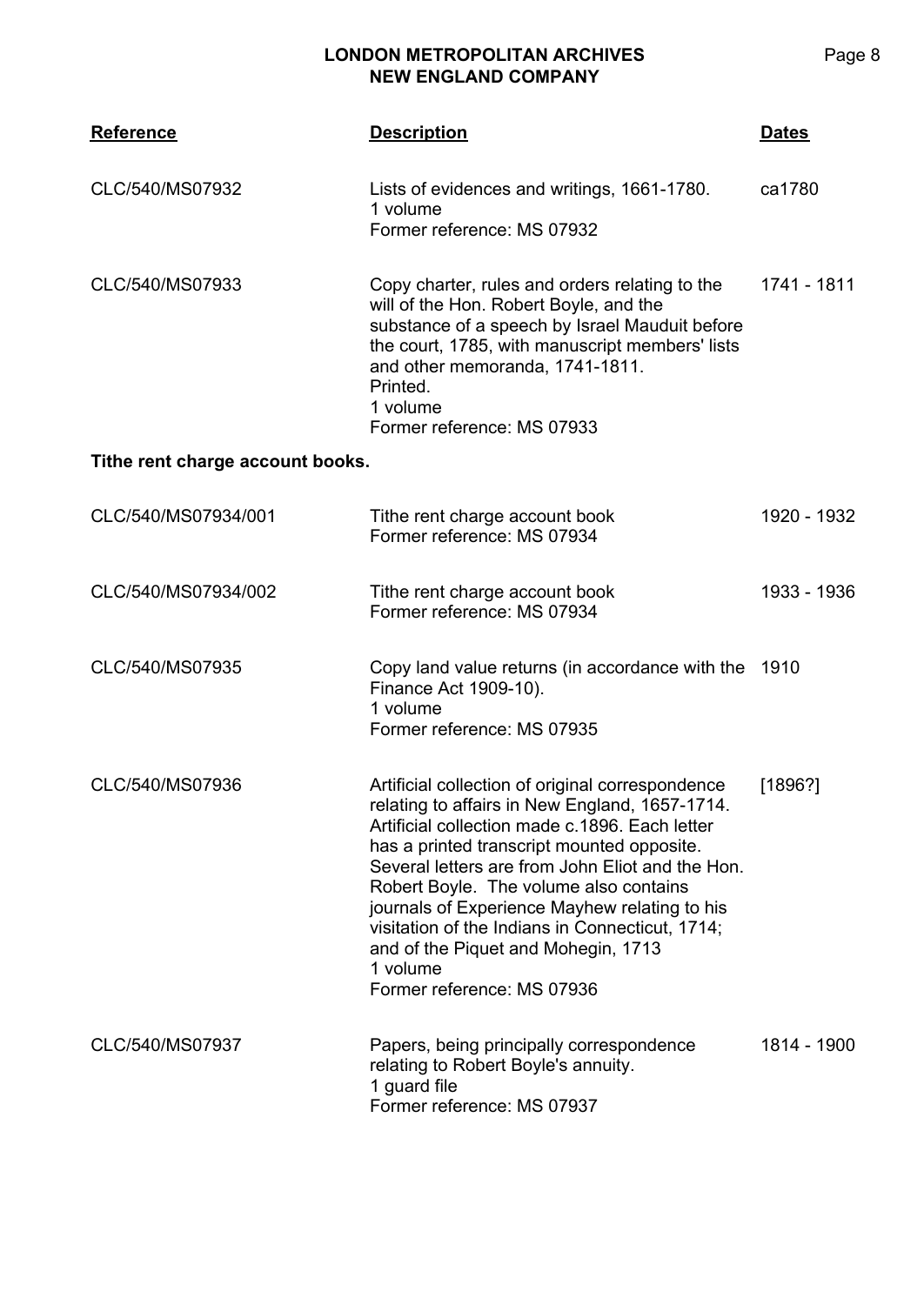| <b>Reference</b>              | <b>Description</b>                                                                                                                                                                                                                                    | <b>Dates</b> |
|-------------------------------|-------------------------------------------------------------------------------------------------------------------------------------------------------------------------------------------------------------------------------------------------------|--------------|
| CLC/540/MS07938               | Papers relating to the proceedings of the<br>Company, 1649-56.<br>Being a transcript of Ms Bodleian Rawlinson<br>C934<br>1 volume<br>Former reference: MS 07938                                                                                       | 1910         |
| CLC/540/MS07939               | Schedule of title deeds and documents<br>surrendered to the Maharajah Duleep Singh<br>upon his purchase of certain of the company's<br>properties.<br>1 volume<br>Former reference: MS 07939                                                          | 1869         |
| CLC/540/MS07940               | Minutes of a special committee appointed to<br>consider, and report upon, the disposal of<br>surplus income.<br>Mainly blank.<br>1 volume<br>Former reference: MS 07940                                                                               | 1906         |
| CLC/540/MS07941               | Memoranda of leases and documents at the<br>company's offices, 26 Bloomsbury Square.<br>1 volume<br>Former reference: MS 07941                                                                                                                        | 1937         |
| CLC/540/MS07942               | Lists of governors, treasurers, clerks and<br>members of the company, 1668 and 1741<br>-1859; with a list of auditors, 1727-1832.<br>Incomplete date coverage. Also contains a list<br>of auditors, 1727-1832<br>1 file<br>Former reference: MS 07942 | 1668 - 1859  |
| CLC/540/MS07943               | An account of moneys received and disbursed<br>from 1649 to 1655 "as presented by the<br>corporation to his Highnes [i.e. Protector<br>Cromwell] att Whitehall, 11th January 1655/6".<br>1 sheet<br>Former reference: MS 07943                        | 1656         |
| Treasurers' general accounts. |                                                                                                                                                                                                                                                       |              |
| CLC/540/MS07944/001           | Treasurers' general accounts.<br>Former reference: MS 07944                                                                                                                                                                                           | 1659 - 1672  |
| CLC/540/MS07944/002           | Treasurers' general accounts.<br>Former reference: MS 07944                                                                                                                                                                                           | 1674 - 1678  |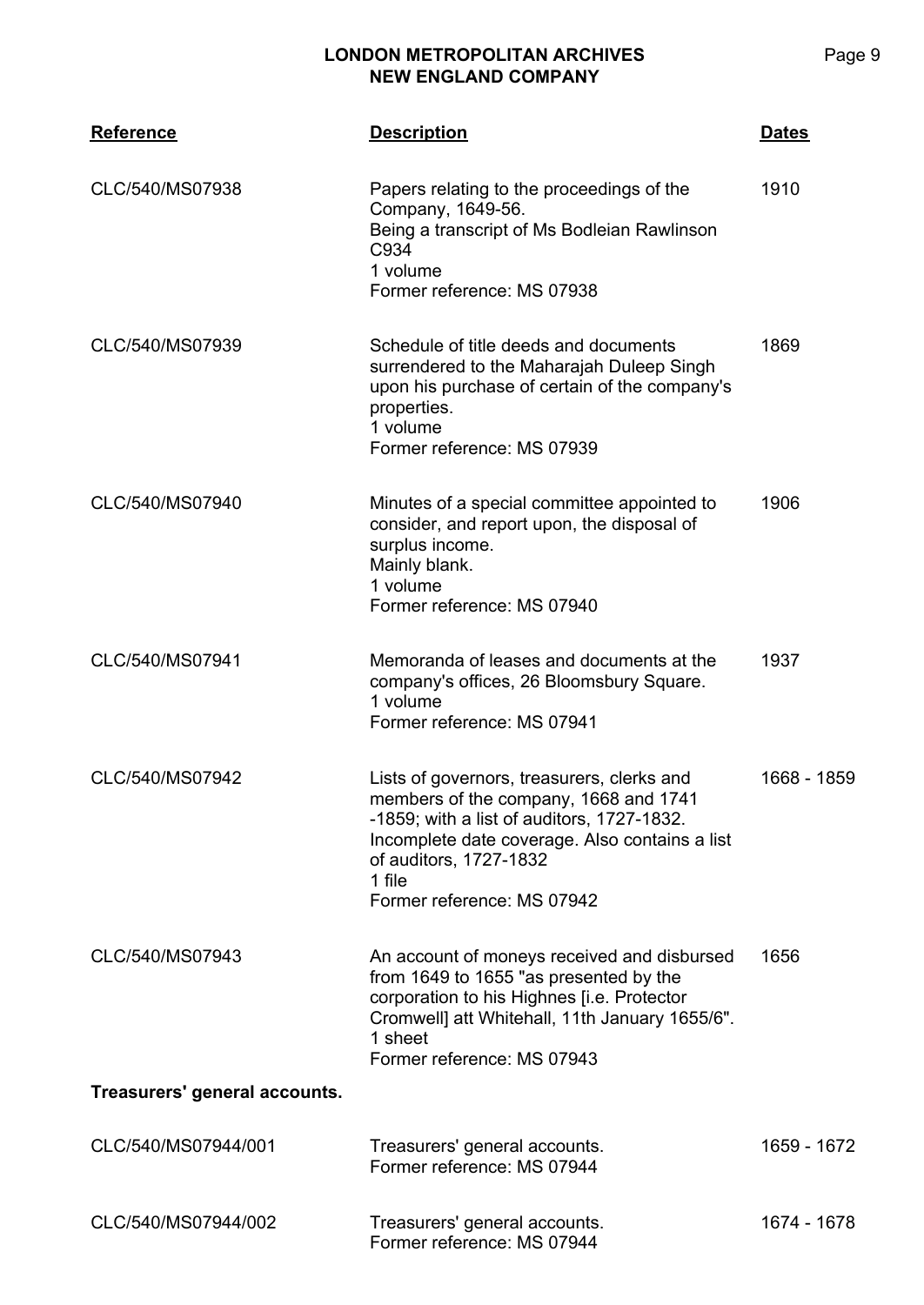|           | <b>LONDON METROPOLITAN ARCHIVES</b> |              |
|-----------|-------------------------------------|--------------|
| Reference | <b>Description</b>                  | <b>Dates</b> |

| .                   | ,,,,,,,,,,                                                                                                                                                                                                                                                                                                                                      |                             |
|---------------------|-------------------------------------------------------------------------------------------------------------------------------------------------------------------------------------------------------------------------------------------------------------------------------------------------------------------------------------------------|-----------------------------|
| CLC/540/MS07944/003 | Treasurers' general accounts.<br>Former reference: MS 07944                                                                                                                                                                                                                                                                                     | 1679 - 1681                 |
| CLC/540/MS07944/004 | Treasurers' general accounts.<br>Former reference: MS 07944                                                                                                                                                                                                                                                                                     | 1681 - 1684                 |
| CLC/540/MS07945     | Treasurers' individual and sundry accounts.<br>Includes estate and rent accounts relating to<br>the Company's property situate at Eriswell,<br>Suffolk, particularly the manor of<br>Chamberlaines (Chamberlins). Also containing<br>rental of Eriswell cum Chamberlaines, 1684<br>1 file including 1 vellum item<br>Former reference: MS 07945 | 1649 - 1728                 |
| CLC/540/MS07946     | Accounts of Indian stock, i.e. receipts and<br>disbursements of the Company's<br>commissioners at Boston, Massachusetts.<br>1 file<br>Former reference: MS 07946                                                                                                                                                                                | 1657 - 1731                 |
| CLC/540/MS07947     | Bills of lading for goods sent from London to<br>Boston, Massachusetts, for the use of the<br>Company.<br>Most with original receipts and inventories<br>attached<br>1 guard file<br>Former reference: MS 07947                                                                                                                                 | 1651 - 1652,<br>1707 - 1708 |
| CLC/540/MS07948     | London bills of exchange and receipts.<br>1 guard file<br>Former reference: MS 07948                                                                                                                                                                                                                                                            | 1682 - 1727                 |
| CLC/540/MS07949     | Bonds for payment of moneys borrowed by the<br>Company.<br>1 file<br>Former reference: MS 07949                                                                                                                                                                                                                                                 | 1711                        |
| CLC/540/MS07950     | Collection of miscellaneous vouchers and<br>receipts.<br>1 guard file<br>Former reference: MS 07950                                                                                                                                                                                                                                             | 1664 - 1751                 |
| CLC/540/MS07951     | Observations on the exchange for New<br>England.<br>i file containing 3 sheets<br>Former reference: MS 07951                                                                                                                                                                                                                                    | 1707                        |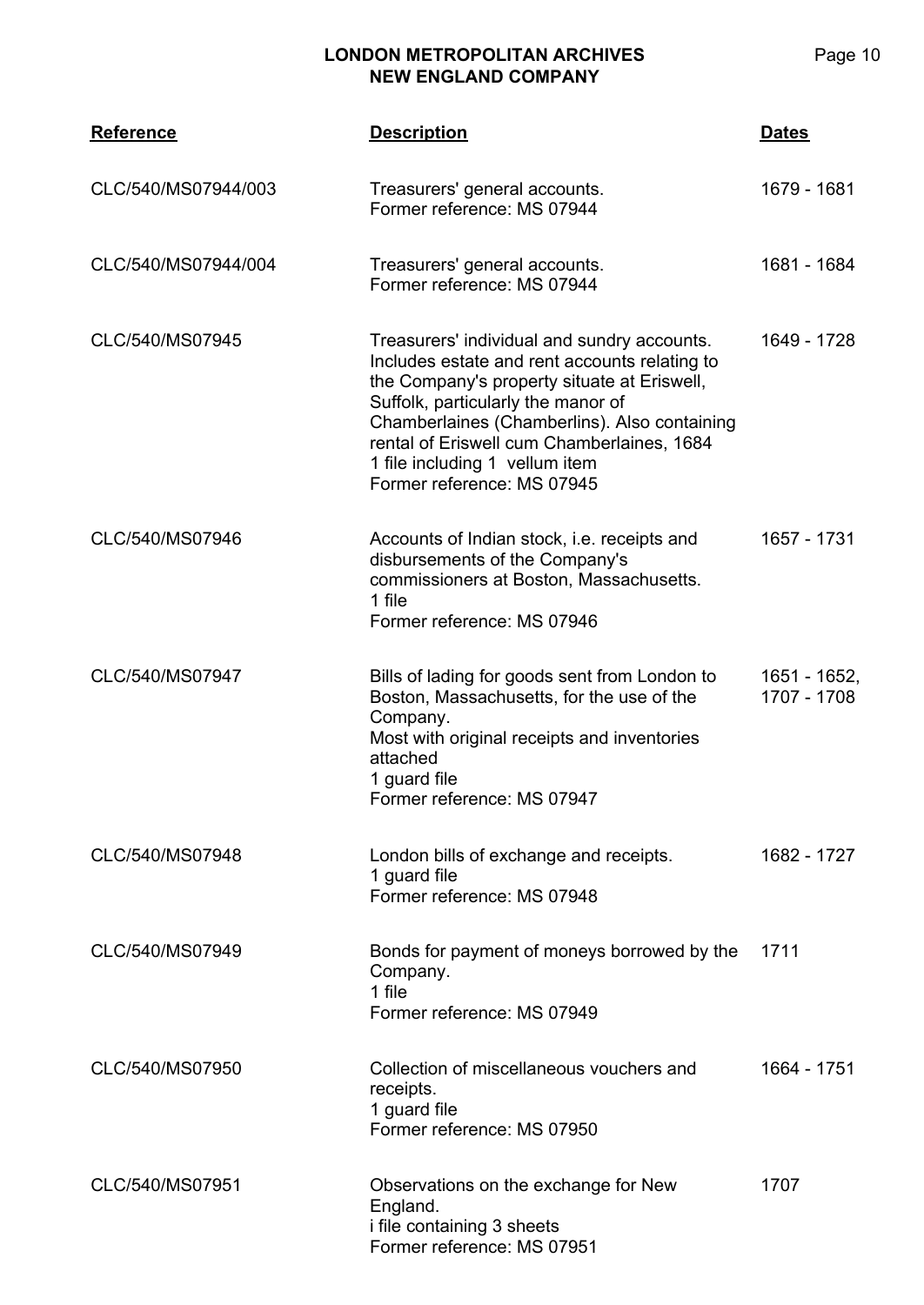| <b>Reference</b>                                                                                                                              | <b>Description</b>                                                                                                                                                                                                                                                                                                                                                                                  | <b>Dates</b>                |
|-----------------------------------------------------------------------------------------------------------------------------------------------|-----------------------------------------------------------------------------------------------------------------------------------------------------------------------------------------------------------------------------------------------------------------------------------------------------------------------------------------------------------------------------------------------------|-----------------------------|
| CLC/540/MS07952                                                                                                                               | Loose court minutes with some committee<br>minutes.<br>Incomplete date coverage (1729-43 and 1808)<br>-15 missing).<br>1 box<br>Former reference: MS 07952                                                                                                                                                                                                                                          | 1655 - 1816                 |
| CLC/540/MS07953                                                                                                                               | Official copy minutes of the Commissioners for<br>Indian affairs at Boston, Massachusetts.<br>1 guard file<br>Former reference: MS 07953                                                                                                                                                                                                                                                            | 1699 - 1784                 |
| CLC/540/MS07954                                                                                                                               | Official copy minutes of the Commissioners for<br>Indian affairs in New Brunswick.<br>1 file<br>Former reference: MS 07954                                                                                                                                                                                                                                                                          | 1787 - 1818                 |
| Correspondence from Boston, Massachusetts (mainly by the Commissioners<br>) to the Company in London, relating principally to Indian affairs. |                                                                                                                                                                                                                                                                                                                                                                                                     |                             |
| CLC/540/MS07955/001                                                                                                                           | Correspondence from Boston, Massachusetts<br>(mainly by the Commissioners) to the Company<br>in London, relating principally to Indian affairs.<br>Former reference: MS 07955                                                                                                                                                                                                                       | 1677 - 1723                 |
| CLC/540/MS07955/002                                                                                                                           | Correspondence from Boston, Massachusetts<br>(mainly by the Commissioners) to the Company<br>in London, relating principally to Indian affairs.<br>Former reference: MS 07955                                                                                                                                                                                                                       | 1723 - 1745,<br>1761 - 1762 |
| General correspondence.                                                                                                                       |                                                                                                                                                                                                                                                                                                                                                                                                     |                             |
| CLC/540/MS07956/001                                                                                                                           | General correspondence.<br>Former reference: MS 07956                                                                                                                                                                                                                                                                                                                                               | 1664 - 1780                 |
| CLC/540/MS07956/002                                                                                                                           | General correspondence.<br>Former reference: MS 07956                                                                                                                                                                                                                                                                                                                                               | 1781 - 1818                 |
| CLC/540/MS07957                                                                                                                               | Collection of papers relating to the Indians.<br>Contains, inter alia, "Proposition made by ye<br>praying Indians of ye three tribes or races of ye<br>Maquare" to the governor of New York and the<br>mayor and aldermen of the city of Albany,<br>1691, translations of letters from Indians, and<br>the report of an Indian on matters of religion<br>1 guard file<br>Former reference: MS 07957 | 1669 - 1727                 |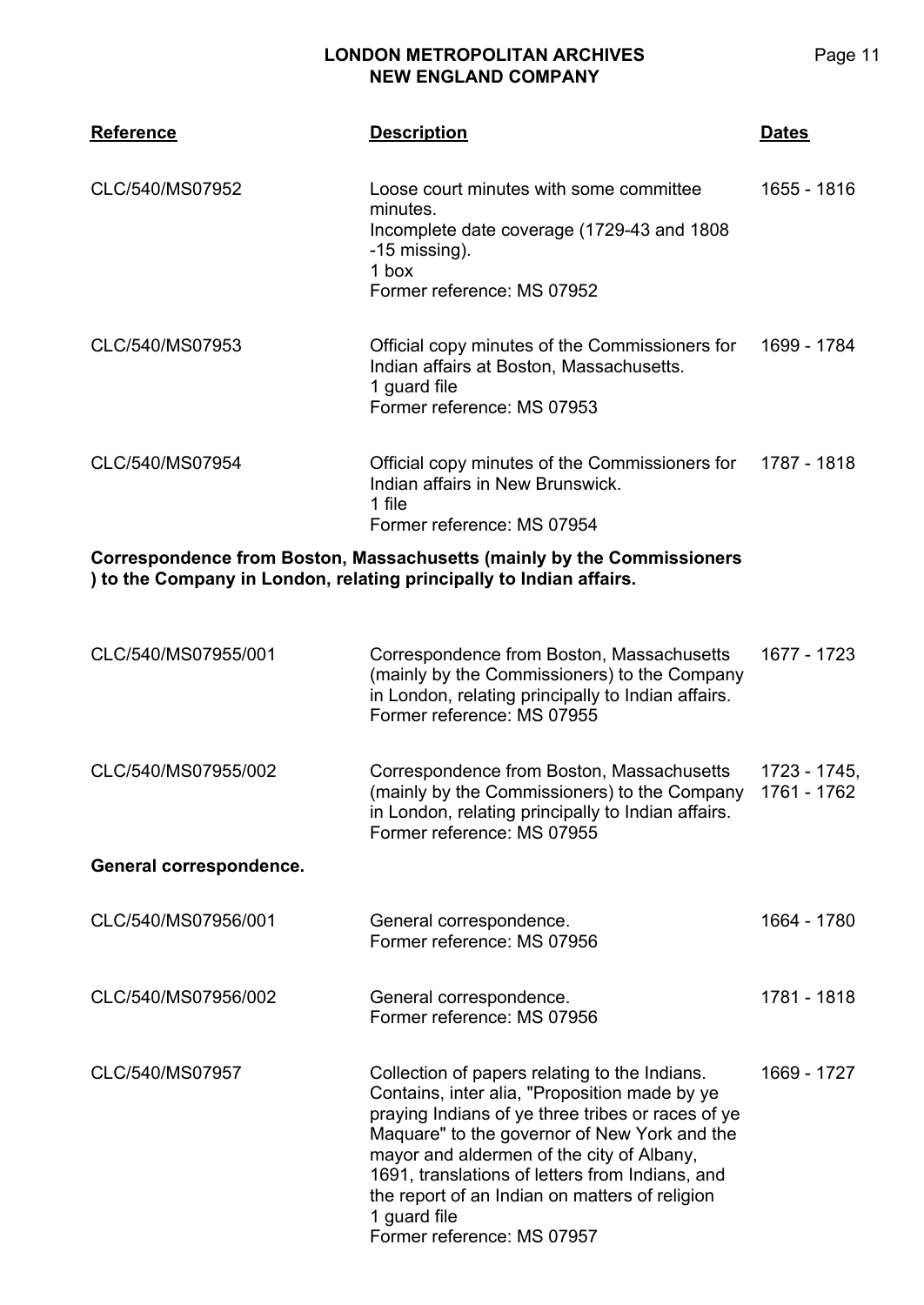| <b>Reference</b> | <b>Description</b>                                                                                                                                                                                                                                                                                                                                                                                                                                                                                                              | <u>Dates</u>                |
|------------------|---------------------------------------------------------------------------------------------------------------------------------------------------------------------------------------------------------------------------------------------------------------------------------------------------------------------------------------------------------------------------------------------------------------------------------------------------------------------------------------------------------------------------------|-----------------------------|
| CLC/540/MS07958  | Attested copies of Acts and papers sent by the<br>governor of Massachusetts Bay to the<br>Company in 1764.<br>Manuscript and printed. Sheaf 1: Copy of the<br>evidence and report of the commissioners<br>appointed to settle the boundary dispute<br>between the colonies of Massachusetts and<br>Connecticut, 1713. Sheaf 2: Acts by the<br>General Assembly of Massachusetts Bay,<br>1763. Sheaf 3: Acts by the General Assembly<br>of Massachusetts Bay, 1764.<br>1 file containing 3 sheaves<br>Former reference: MS 07958 | 1713 - 1764                 |
| CLC/540/MS07959  | The substance of a speech made at a general<br>court by Israel Mauduit.<br>1 volume<br>Former reference: MS 07959                                                                                                                                                                                                                                                                                                                                                                                                               | 1785                        |
| CLC/540/MS07960  | Catalogue, ca. 1750, of books in the library of<br>Harvard College in New England.<br>1 volume<br>Former reference: MS 07960                                                                                                                                                                                                                                                                                                                                                                                                    | [1750?]                     |
| CLC/540/MS07961  | Vote of thanks from the overseers of Harvard<br>College for an additional grant of $+100$ for the<br>library, 1 October 1765, together with a list of<br>books presented to the library by various<br>donors, ca.1770.<br>1 file<br>Former reference: MS 07961                                                                                                                                                                                                                                                                  | 1765 Oct 01;<br>ca 1770     |
| CLC/540/MS07962  | Inventories, from the commissioners for Indian<br>affairs at Boston, of all the effects belonging to<br>the Company in New England.<br>1 file<br>Former reference: MS 07962                                                                                                                                                                                                                                                                                                                                                     | 1708 Feb 25;<br>1714 Aug 20 |
| CLC/540/MS07963  | Papers relating to the grant of a supplemental<br>charter.<br>Printed and manuscript. The papers include a<br>printed copy of the ordinance of 1649 and<br>manuscript abstracts of the charter of 1661/2,<br>[17th and 18th century].<br>1 file<br>Former reference: MS 07963                                                                                                                                                                                                                                                   | 1898                        |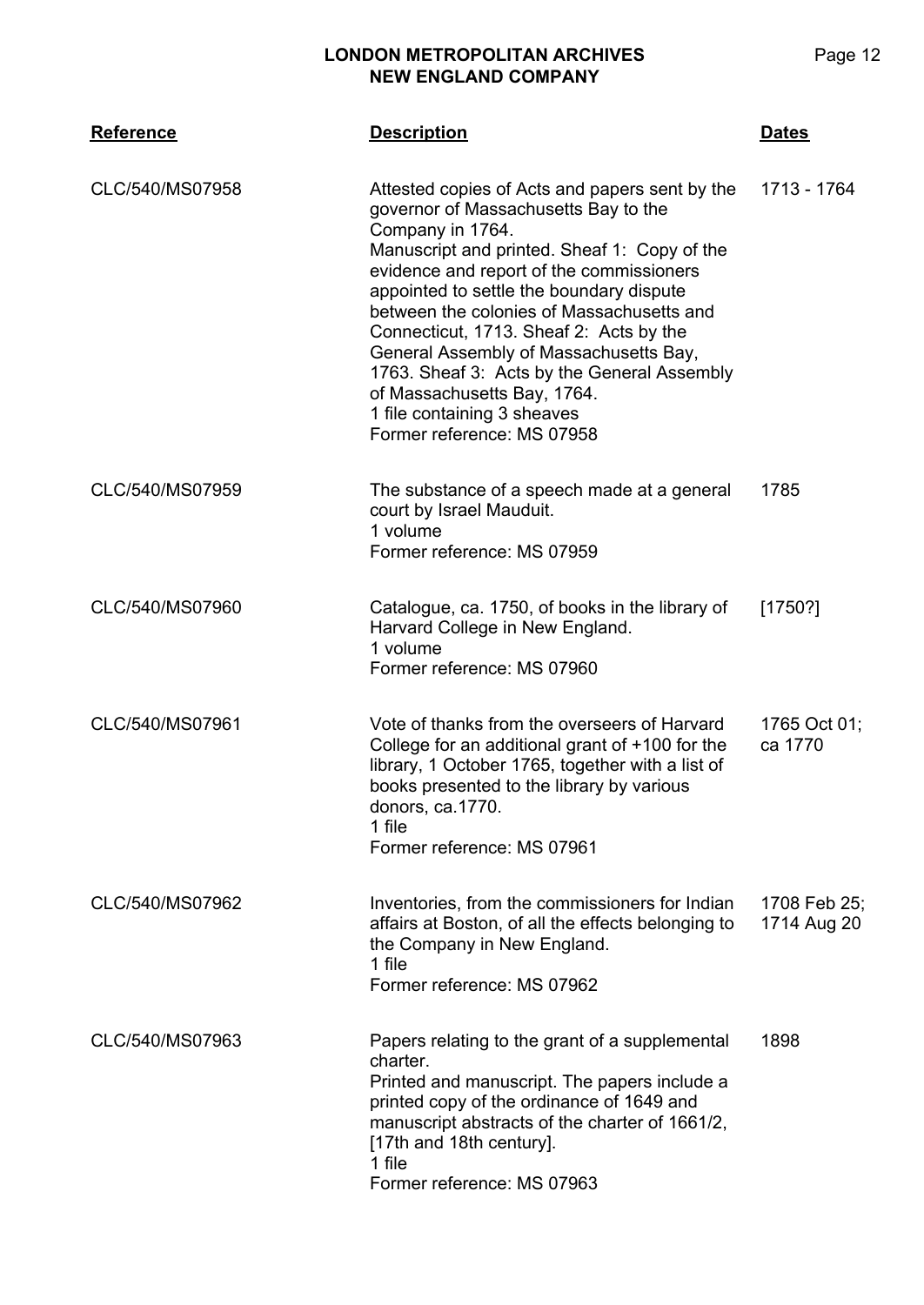| <b>LONDON METROPOLITAN ARCHIVES</b> |  |
|-------------------------------------|--|
| <b>NEW ENGLAND COMPANY</b>          |  |

| <b>Reference</b> | <b>Description</b>                                                                                                                                                                                                                                                                                                                         | <b>Dates</b>  |
|------------------|--------------------------------------------------------------------------------------------------------------------------------------------------------------------------------------------------------------------------------------------------------------------------------------------------------------------------------------------|---------------|
| CLC/540/MS07964  | Legal papers.<br>Being chiefly briefs for the defendants in suits in<br>Chancery relating to the territorial limitations of<br>the charter and the right of the Company to<br>expend its income within the United States of<br>America<br>1 file<br>Former reference: MS 07964                                                             | 1786 - 1836   |
| CLC/540/MS07965  | Office copy of the will of the Rev. Daniel<br>Williams, dated 6 June 1711, with codicil 22<br>August 1712.<br>Two typescript copies.<br>1 file<br>Former reference: MS 07965                                                                                                                                                               | 1711 - 1712   |
| CLC/540/MS07966  | Collection of leaflets relating to the Company's<br>administration, published by the Company,<br>together with sundry printed matter relating to<br>the Company's history.<br>1 file<br>Former reference: MS 07966                                                                                                                         | ca1700 - 1913 |
| CLC/540/MS07967  | Papers relating to William Pennoyer's charity.<br>Contain, inter alia, extracts from his will and<br>reports on the distribution of the charity<br>1 file containing 10 items<br>Former reference: MS 07967                                                                                                                                | 1670 - 1902   |
| CLC/540/MS07968  | Legal papers, with plan, relating to the suit in<br>Chancery: Merchant Taylors' Company v. New<br>England Company.<br>The case involved an annuity, payable by the<br>New England Company to the Merchant<br>Taylors' Company, which arose from the<br>Company's property situated in Trinity Lane<br>1 file<br>Former reference: MS 07968 | 1720          |
| CLC/540/MS07969  | Report of a special committee on the condition<br>of the Company's affairs at home and abroad.<br>2 copies.<br>1 envelope containing 2 sheaves<br>Former reference: MS 07969                                                                                                                                                               | 1822          |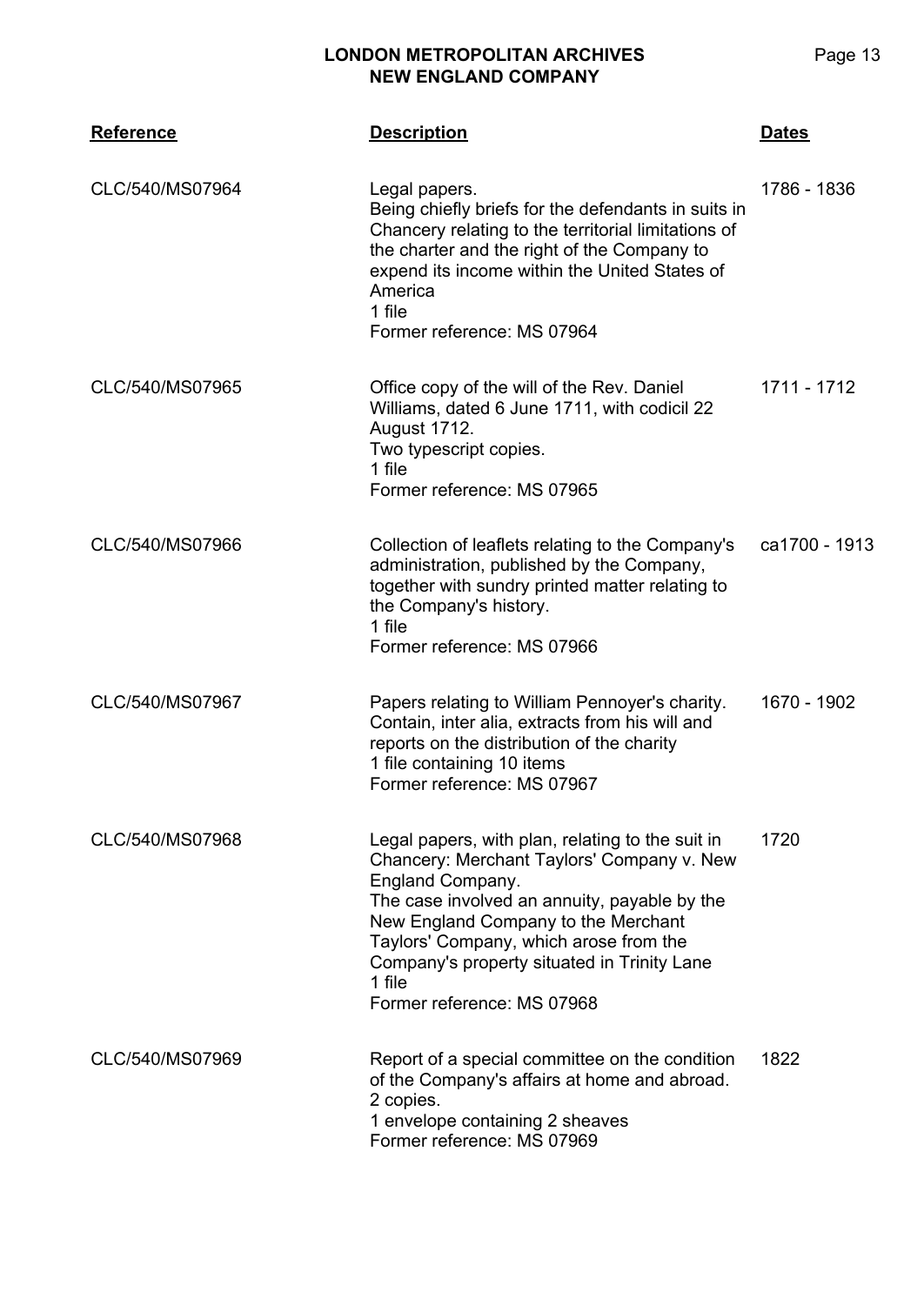| <b>Reference</b> | <b>Description</b>                                                                                                                                                                                                                                                                                                                                                | <b>Dates</b>        |
|------------------|-------------------------------------------------------------------------------------------------------------------------------------------------------------------------------------------------------------------------------------------------------------------------------------------------------------------------------------------------------------------|---------------------|
| CLC/540/MS07970  | Reports on the state of the Company's<br>undertakings in New Brunswick.<br>1 file containing 3 sheaves<br>Former reference: MS 07970                                                                                                                                                                                                                              | 1822, 1824,<br>1826 |
| CLC/540/MS07971  | Deeds and papers relating to company property<br>situated in Bucklersbury in the parishes of St<br>Stephen Walbrook and St Mildred Poultry.<br>1 bundle containing approximately 50 items;<br>vellum and paper<br>Former reference: MS 07971                                                                                                                      | 1548 - 1791         |
| CLC/540/MS07972  | Original will of Edward Buckley, of<br>Bucklersbury, grocer.<br>Leaves property (two messuages by the name<br>of "Serinstowre" and "The Rose") in<br>Bucklersbury in the parish of St Stephen<br>Walbrook, and various sums of money to divers<br>people. Each folio is signed and sealed by the<br>testator<br>1 sheaf of 8 folios<br>Former reference: MS 07972 | 1598 Sep 20         |
| CLC/540/MS07973  | Deeds and papers relating to company property 1680 - 1693<br>situated in Half Moon Court, alias Lugs Yard, in<br>the parish of Holy Trinity the Less.<br>1 bundle of 10 items, vellum and paper<br>Former reference: MS 07973                                                                                                                                     |                     |
| CLC/540/MS07974  | Deeds and papers relating to Company<br>property situated in Knightrider Street alias<br>[Great] Trinity Lane in the parish of Holy Trinity<br>the Less.<br>1 bundle of 10 items, vellum and paper<br>Former reference: MS 07974                                                                                                                                  | 1572 - 1779         |
| CLC/540/MS07975  | Two leases relating to company property<br>situated in Sherborne Lane in the parishes of St<br>Mary Woolnoth and St Mary Abchurch, dated<br>1640, and in Laurence Lane in the parish of St<br>Martin Pomeroy, dated 1646.<br>1 file, vellum<br>Former reference: MS 07975                                                                                         | 1640, 1646          |

Page 14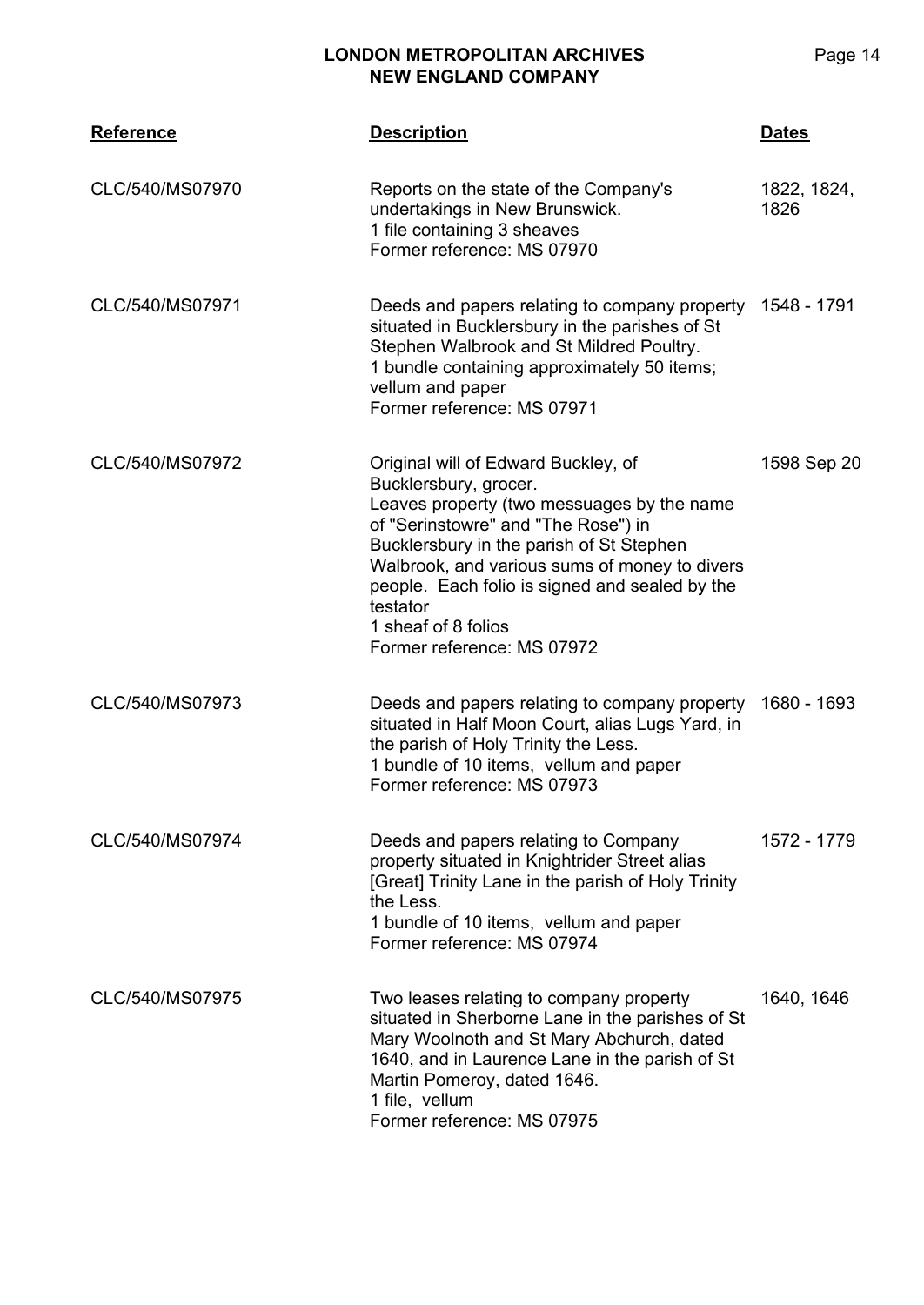| <b>Reference</b> | <b>Description</b>                                                                                                                                                                                                                                                                                                                                                                                                                                                                                                                                             | <b>Dates</b> |
|------------------|----------------------------------------------------------------------------------------------------------------------------------------------------------------------------------------------------------------------------------------------------------------------------------------------------------------------------------------------------------------------------------------------------------------------------------------------------------------------------------------------------------------------------------------------------------------|--------------|
| CLC/540/MS07976  | Letters patent by Henry VIII, granting to<br>Stephen Beckingham, gent., and wife, Anne,<br>the manor of Follyffauntes, formerly in the<br>possession of the monastery of Byleigh; and<br>also the manor of Tolleshunt Major alias<br>Tolleshunt Grange and Longwyke, formerly in<br>the possession of the monastery of Coggeshall,<br>together with their appurtenances, in Essex.<br>Seal missing.<br>1 membrane, vellum, with large illuminated<br>initial H containing royal portrait; also an<br>illuminated heraldic border<br>Former reference: MS 07976 | 1543         |
| CLC/540/MS07977  | Deeds and papers relating to Company<br>property situated at Beckingham in the parishes<br>of Tolleshunt Major and Tolleshunt D'Arcy,<br>Essex.<br>Original bundle marked "Beckingham Hall I".<br>The papers include a copy will of Thomas<br>Beckingham, dated 23 September 1596.<br>1 bundle of 41 items, vellum and paper<br>Former reference: MS 07977                                                                                                                                                                                                     | 1596 - 1710  |
| CLC/540/MS07978  | Deeds relating to property known as Speerings,<br>alias Sperches, in the parish of Tolleshunt<br>Major, Essex.<br>Original bundle marked "Beckingham Hall 2".<br>1 bundle of 7 items, vellum<br>Former reference: MS 07978                                                                                                                                                                                                                                                                                                                                     | 1610 - 1641  |
| CLC/540/MS07979  | Leases (expired) relating to Beckingham Hall<br>Farm and other properties situated in the<br>parishes of Tolleshunt Major and Tolleshunt<br>D'Arcy, Essex.<br>Original bundle marked "Beckingham Hall 3".<br>1 bundle containing 11 items, vellum<br>Former reference: MS 07979                                                                                                                                                                                                                                                                                | 1748 - 1873  |
| CLC/540/MS07979A | Tenancy agreements relating to Beckingham<br>Hall Farm, Tolleshunt Major, Essex, dated 8<br>December 1907 and 23 September 1954,<br>together with an agreement for letting sporting<br>rights in woods on the farm, dated 7 August<br>1907.<br>1 envelope containing 3 documents<br>Former reference: MS 07979A                                                                                                                                                                                                                                                | 1907, 1954   |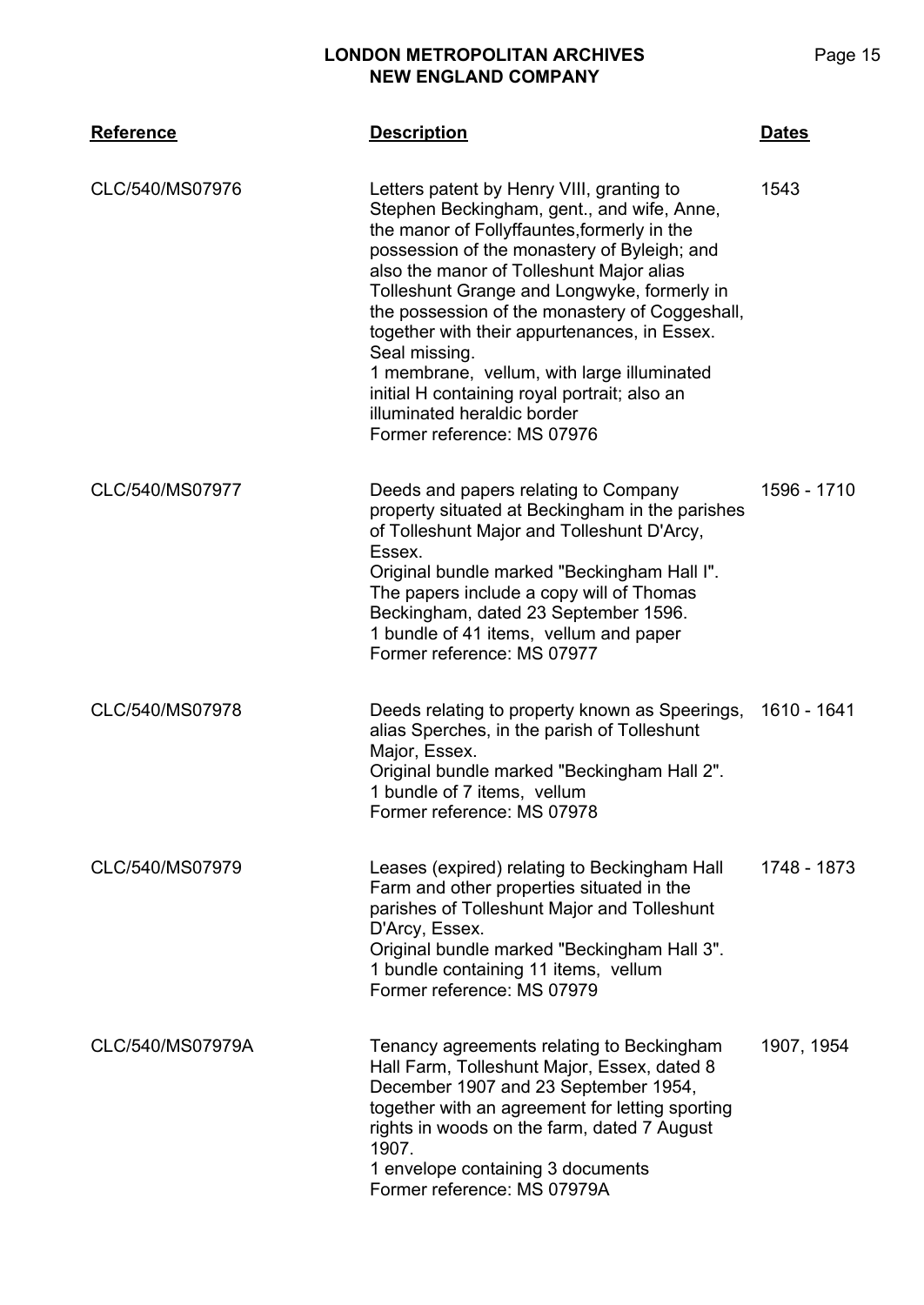| <b>Reference</b> | <b>Description</b>                                                                                                                                                                                                                                                                                                                                       | <b>Dates</b>         |
|------------------|----------------------------------------------------------------------------------------------------------------------------------------------------------------------------------------------------------------------------------------------------------------------------------------------------------------------------------------------------------|----------------------|
| CLC/540/MS07980  | Conveyances, assignments and mortgages<br>relating to Company property situated in the<br>parish of Tolleshunt Major, Essex.<br>Original bundle marked "Beckingham Hall 4".<br>1 bundle of 14 items, vellum and paper<br>Former reference: MS 07980                                                                                                      | 1792 - 1816,<br>1907 |
| CLC/540/MS07981  | Sundry correspondence and papers relating to<br>the administration of the Beckingham estate.<br>1 bundle<br>Former reference: MS 07981                                                                                                                                                                                                                   | 1711 - 1913          |
| CLC/540/MS07982  | Abstract of title ; \$bvaluation of Beckingham<br>Hall, 1810; order of the Charity<br>Commissioners, 1912; expired leases and<br>other documents relating to the Company's<br>Beckingham estate in Essex.<br>Original bundle labelled "Beckingham"; item<br>number 1 is missing.<br>1 bundle of 15 items, vellum and paper<br>Former reference: MS 07982 | 1810 - 1912          |
| CLC/540/MS07983  | Court Baron rolls of the manor of Tolleshunt<br>Major alias Beckingham, in Essex.<br>The roll for 1691 is damaged.<br>1file of 5 items<br>Former reference: MS 07983                                                                                                                                                                                     | 1691, 1710,<br>1713  |
| CLC/540/MS07984  | Index to court rolls of the manor of Tolleshunt<br>Major, alias Beckingham, Essex, with copy of<br>rental, 17 October 1748.<br>Marked "No.11" on cover.<br>1 volume<br>Former reference: MS 07984                                                                                                                                                        | 1735 - 1813          |
| CLC/540/MS07985  | Collection of miscellaneous deeds and papers<br>relating to the Company's estate at<br>Beckingham, Essex, mainly for the period 1771<br>$-6.$<br>1 bundle of 19 items, vellum and paper<br>Former reference: MS 07985                                                                                                                                    | 1598 - 1848          |

**Maps of the Company's estate at Beckingham, Essex.**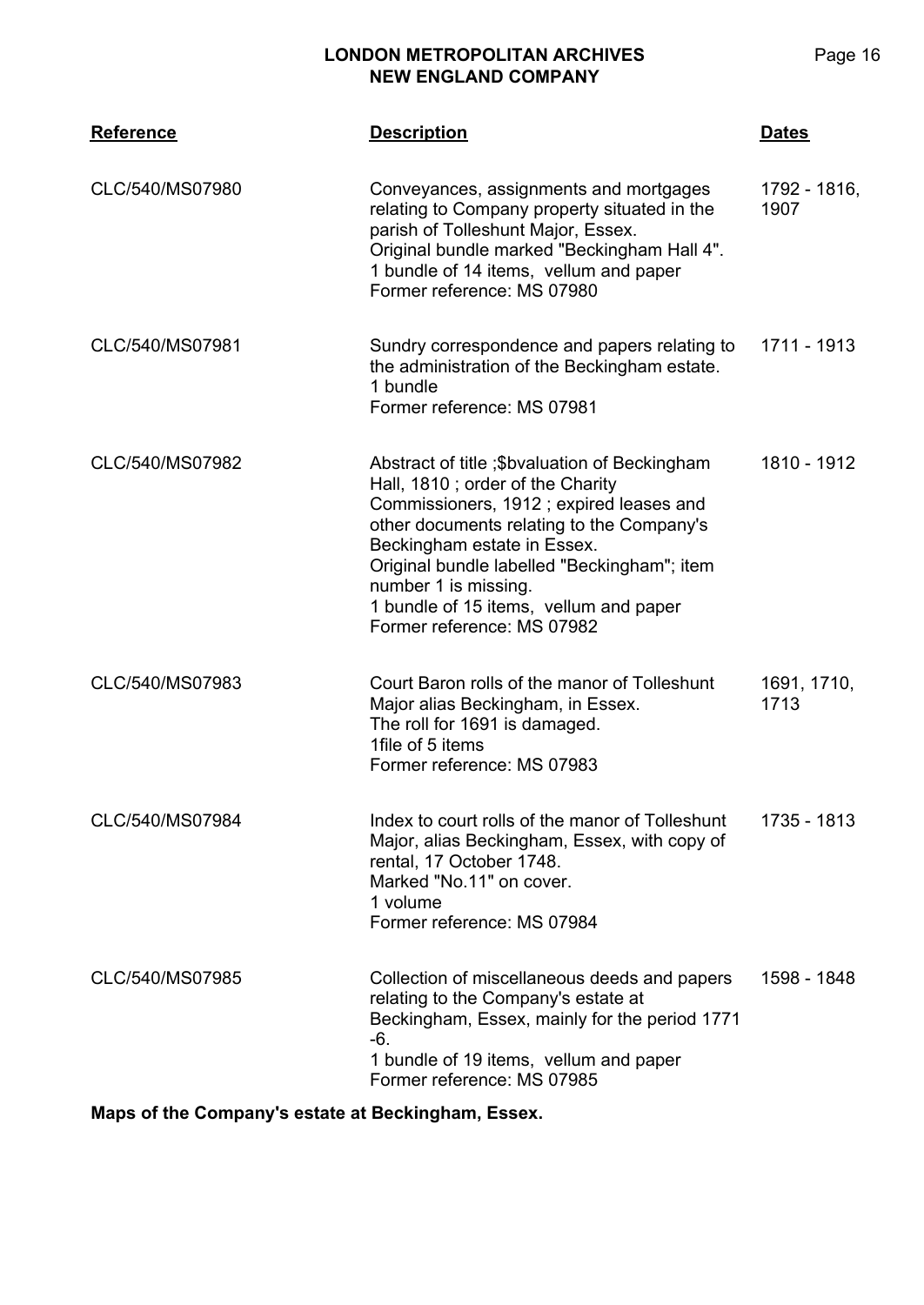| <b>Reference</b>                                                              | <b>Description</b>                                                                                                                                                                                                                                                                                                                                                | <b>Dates</b> |
|-------------------------------------------------------------------------------|-------------------------------------------------------------------------------------------------------------------------------------------------------------------------------------------------------------------------------------------------------------------------------------------------------------------------------------------------------------------|--------------|
| CLC/540/MS07986/001                                                           | The mannor of Tolshunt Beckingham Hall in<br>Tolshunt Beckingham alias Tolshunt Major<br>Essex  / measured and described  1637 by<br>Samuell Cosin. (EX-PAM ITEM)<br>Scale [1:2376], 1":12 perches<br>1 ms plan : pen and ink and watercolour on<br>stout vellum; 705x772mm.<br>Former reference: MS 07986 q9820288                                               | 1637         |
| CLC/540/MS07986/002                                                           | A map of Beckingham Hall in the parish of<br>Beckingham and Tolleshunt Darcy in the county<br>of Essex belonging to the Society for the<br>Propagation of the Gospel in New England as it<br>was surveyed by George Sangster, 1766. (EX<br>-PAM ITEM)<br>List of refs. to fields b.r. coloured 765x876mm.<br>1 ms map<br>Former reference: LA.PR. II BEC p5391117 | 1766         |
| CLC/540/MS07986/003<br>Not available for online ordering.<br>Please see staff | A map of Beckingham-Hall in the parish of<br>Beckingham  Essex, belonging to the Society<br>for Propagating the Gospel in New England,<br>1766 / [Anon.]. (EX-PAM ITEM)<br>With a key to the fields.<br>432x540mm.<br>1 ms map: pen and ink<br>Former reference: LA.PR. II BEC p5391465                                                                           | 1766         |
| CLC/540/MS07986/004                                                           | Plan of Tolleshunt Beckingham, situate in the<br>county of Essex [Anon.]. (EX-PAM ITEM)<br>Tithe map. coloured 1124x679mm,<br>1194x746mm.<br>1 ms plan<br>Former reference: LA.PR. II BEC p5391235                                                                                                                                                                | [C1840]      |
| CLC/540/MS07986/005<br>Item no longer in collection                           | Map of the Company's estate at Beckingham,<br>Essex.<br>Former reference: MS 07986                                                                                                                                                                                                                                                                                | 1914         |
| CLC/540/MS07987                                                               | Abstracts of title, deeds, with copy deeds and<br>wills relating to Stantons Farm situated in the<br>parishes of Black Notley and White Notley,<br>Essex.<br>Original bundle marked "Stantons Farm 1".<br>1 bundle of 43 items, vellum and paper<br>Former reference: MS 07987                                                                                    | 1681 - 1773  |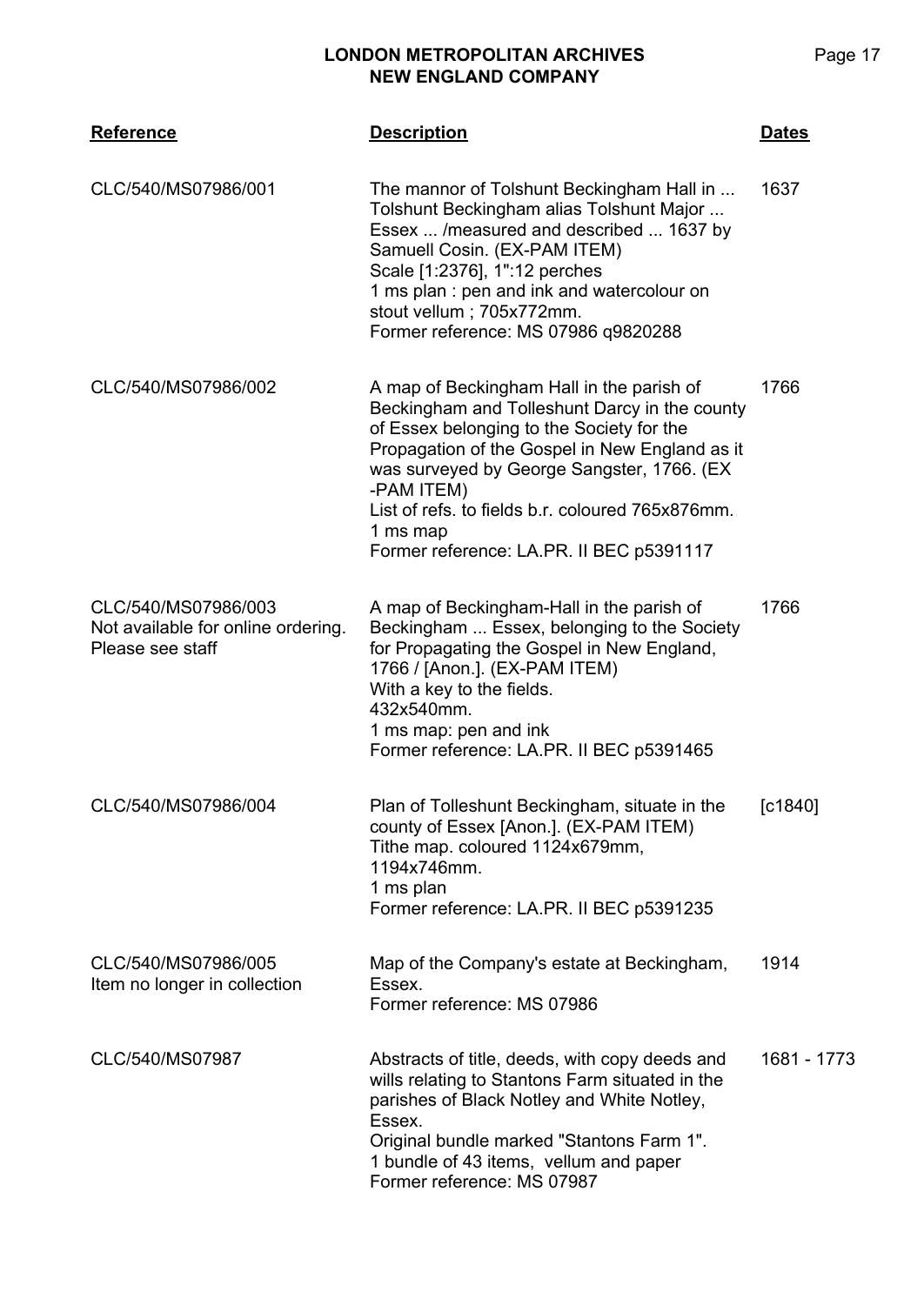| <b>Reference</b>                       | <b>Description</b>                                                                                                                                                                                                                                                                              | <u>Dates</u> |
|----------------------------------------|-------------------------------------------------------------------------------------------------------------------------------------------------------------------------------------------------------------------------------------------------------------------------------------------------|--------------|
| CLC/540/MS07988                        | Deeds relating to Stantons Farm situated in the<br>parishes of Black Notley and White Notley,<br>Essex, together with the Charity<br>Commissioners' authority to purchase.<br>Original bundle marked "Stantons Farm 2".<br>1 bundle of 23 items, vellum and paper<br>Former reference: MS 07988 | 1773 - 1875  |
| <b>Notley and White Notley, Essex.</b> | Deeds and papers relating to Stantons Farm situated in the parishes of Black                                                                                                                                                                                                                    |              |
| CLC/540/MS07989/001                    | Deeds and papers relating to Stantons Farm<br>situated in the parishes of Black Notley and<br>White Notley, Essex.<br>Former reference: MS 07989                                                                                                                                                | 1746 - 1854  |
| CLC/540/MS07989/002                    | Deeds and papers relating to Stantons Farm<br>situated in the parishes of Black Notley and<br>White Notley, Essex.<br>Former reference: MS 07989                                                                                                                                                | 1890 - 1914  |
| CLC/540/MS07989/003                    | Deeds and papers relating to Stantons Farm<br>situated in the parishes of Black Notley and<br>White Notley, Essex.<br>Former reference: MS 07989                                                                                                                                                | 1872 - 1890  |
| CLC/540/MS07990                        | Map of Stantons Farm situated in the parishes<br>of Black Notley and White Notley, Essex, being<br>a survey by T[homas] Storer. (EX-PAM ITEM)<br>1 item, vellum<br>Former reference: MS 07990 k1247085 LA.PR.<br>II STA                                                                         | 1790         |
| CLC/540/MS07991                        | Deeds relating to the Company's estate at<br>Rettendon, Essex.<br>Original bundles marked "Rettendon 2 and 3";<br>bundle 1 has not been deposited with Guildhall<br>Library.<br>1 box of 36 items in 2 bundles, vellum and<br>paper<br>Former reference: MS 07991                               | 1723 - 1887  |

Page 18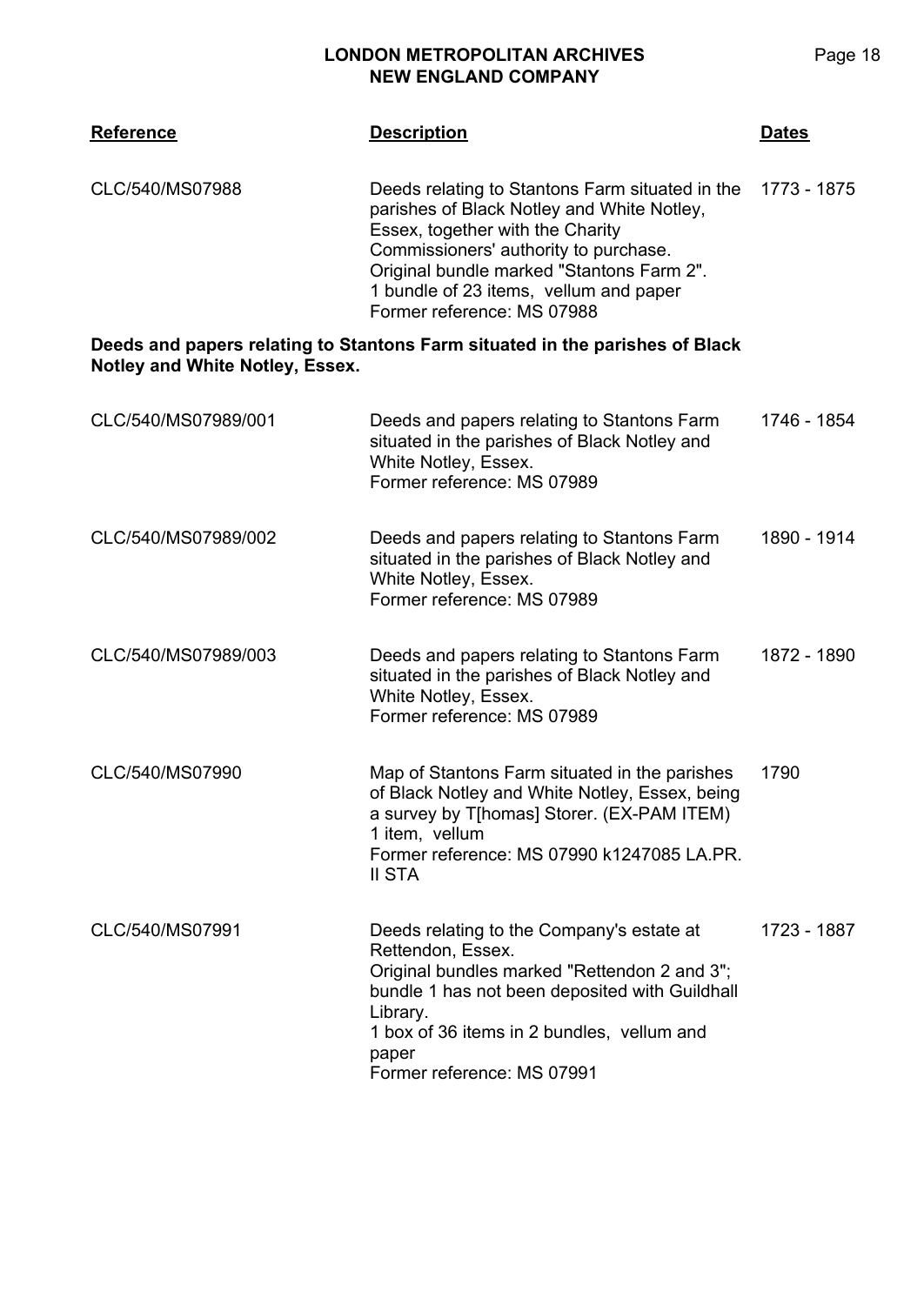| <b>Reference</b>                                                          | <b>Description</b>                                                                                                                                                                                                                                                                                                             | <u>Dates</u>  |
|---------------------------------------------------------------------------|--------------------------------------------------------------------------------------------------------------------------------------------------------------------------------------------------------------------------------------------------------------------------------------------------------------------------------|---------------|
| CLC/540/MS07991A                                                          | Conveyances, leases, tenancy agreements and<br>associated documents relating variously to<br>Rettendon Place Farm, and Muggeridges and<br>Plummers Wick Farm, on the Company's estate<br>at Rettendon, Essex.<br>1 bundle of 14 items, parchment and paper<br>Former reference: MS 07991A                                      | 1890 - 1951   |
| CLC/540/MS07992                                                           | Abstracts of title, draft and copy deeds,<br>together with two leases and a release relating<br>to the Company's estate at Rettendon, Essex,<br>1805-1928; and two maps of proposed road<br>improvements, one of 1924 and one undated<br>$[1920-30]$ .<br>1 bundle of 10 items, vellum and paper<br>Former reference: MS 07992 | ca1805 - 1930 |
| CLC/540/MS07993<br>Not available for online ordering.<br>Please see staff | Plan of farms in the parish of Rettendon, Essex, 1874<br>the property of the New England Company,<br>1874 / [Anon.]. (EX-PAM ITEM)<br>575x473mm.<br>1 plan: lithograph, tinted<br>Former reference: MS 07993 PR. II RET<br>p7509592                                                                                            |               |
| CLC/540/MS07994                                                           | Bill of sale, with plan, abstracts of title and draft<br>conveyance relating to the Company's property<br>situated in Southwark Street in the parish of St<br>Saviour, together with the Charity<br>Commissioners authorisation to purchase.<br>1 bundle of 10 items<br>Former reference: MS 07994                             | 1870          |
| CLC/540/MS07995                                                           | Draft conveyance and agreements, together<br>with report and valuation (1872) and sundry<br>papers relating to Way Farmsituated in the<br>parish of Minster, Isle of Thanet, Kent.<br>1 bundle of 11 items<br>Former reference: MS 07995                                                                                       | 1872 - 1912   |
| CLC/540/MS07996                                                           | Tithe papers, with correspondence, relating to<br>Way Farm situated in the parish of Minster, Isle<br>of Thanet, Kent.<br>1 file<br>Former reference: MS 07996                                                                                                                                                                 | 1919 - 1921   |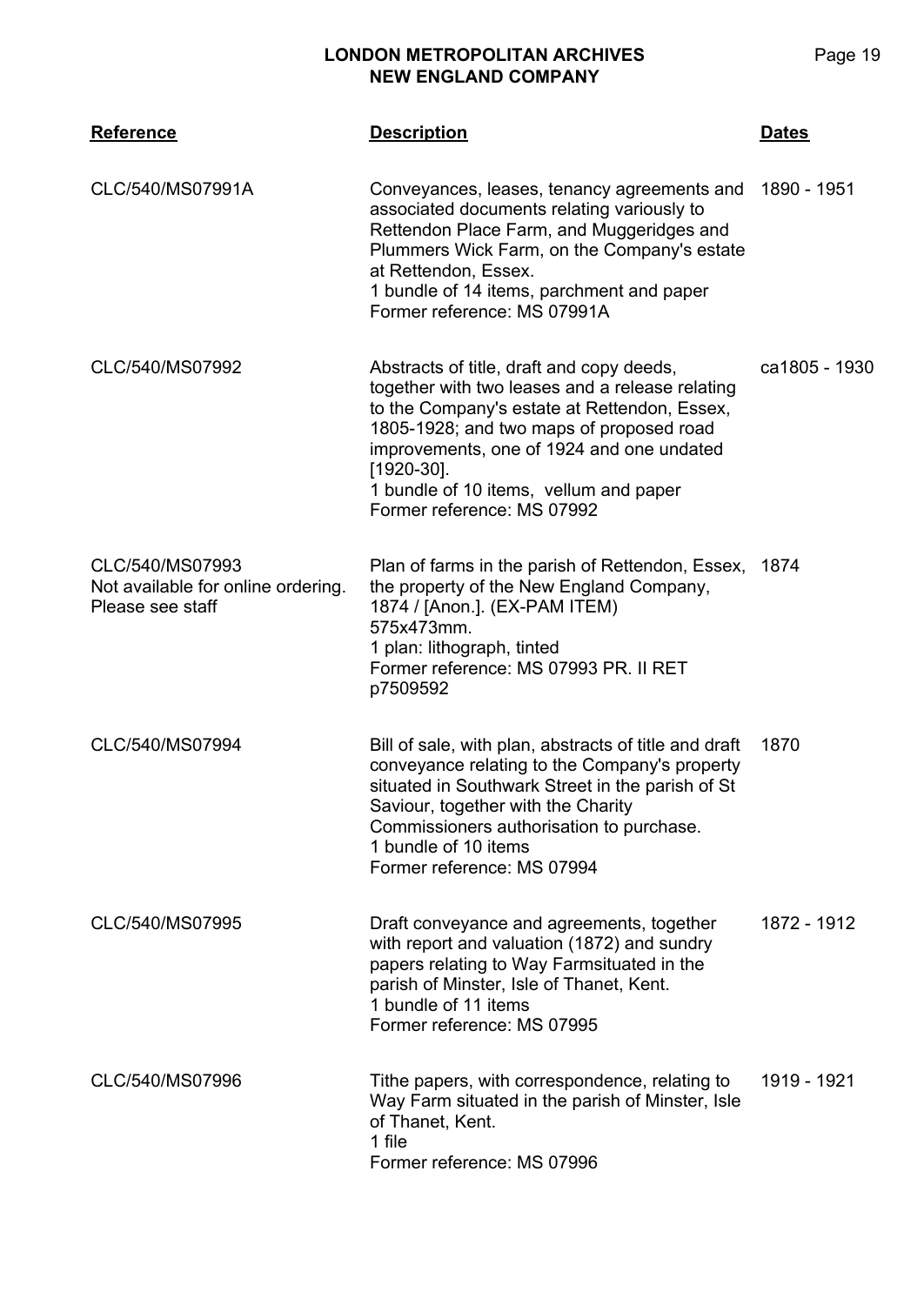| <b>Reference</b>                                                          | <b>Description</b>                                                                                                                                                                                                                                                                                                                                                                                                                                                                                                                 | <u>Dates</u>         |
|---------------------------------------------------------------------------|------------------------------------------------------------------------------------------------------------------------------------------------------------------------------------------------------------------------------------------------------------------------------------------------------------------------------------------------------------------------------------------------------------------------------------------------------------------------------------------------------------------------------------|----------------------|
| CLC/540/MS07997<br>Not available for online ordering.<br>Please see staff | Plan of Manston Court Farm in the Isle of<br>Thanet, the property of the New England<br>Company, 1874 / [Anon.]. (EX-PAM ITEM)<br>Scale [1:4752], 1":6 chains<br>470x572mm.                                                                                                                                                                                                                                                                                                                                                        | 1874                 |
|                                                                           | Attached in upper right corner is a small<br>photograph of the farm.<br>1 ms. plan: pen and ink, tinted<br>Former reference: MS 07997 k1271474 PR. IV<br>MIN(1)                                                                                                                                                                                                                                                                                                                                                                    |                      |
| CLC/540/MS07998                                                           | Leases (expired), feet of fines, and sundry<br>documents relating to the Company's estate<br>known as Suffolk Place, situated in Plumstead,<br>Kent.<br>1 bundle of 15 items, vellum and paper<br>Former reference: MS 07998                                                                                                                                                                                                                                                                                                       | 1578 - 1744          |
| CLC/540/MS07999                                                           | Copy terriers of the Company's estate at<br>Eriswell, Suffolk, together with bonds, feet of<br>fines and an undated copy petition to the House<br>of Commons concerning the division of waste<br>land, with papers relating to the sale of the<br>estate, 1868.<br>1 file<br>Former reference: MS 07999                                                                                                                                                                                                                            | 1613 - 1770,<br>1868 |
| CLC/540/MS08000                                                           | Conveyance and copy lease with sundry other<br>documents relating to the Company's property<br>situated at Aston, Herefordshire.<br>1 file of 5 items, vellum<br>Former reference: MS 08000                                                                                                                                                                                                                                                                                                                                        | 1669 - 1691          |
| CLC/540/MS08001                                                           | Letters patent of 21 Elizabeth I, being an<br>inspeximus of letters patent of 24 August 26<br>Edward III granting to the prior and convent of<br>the Order of Preaching Friars in London a<br>messuage called Okebourne being situated<br>between their manse and the Thames, in Castle<br>Baynard Ward, had by the King from brother<br>Peter de Sancto Stephano, and now<br>exemplified at the request of Thomas<br>Spakeman.<br>1 membrane, vellum, with great seal (damaged<br>) on original tag<br>Former reference: MS 08001 | 1579 Apr 27          |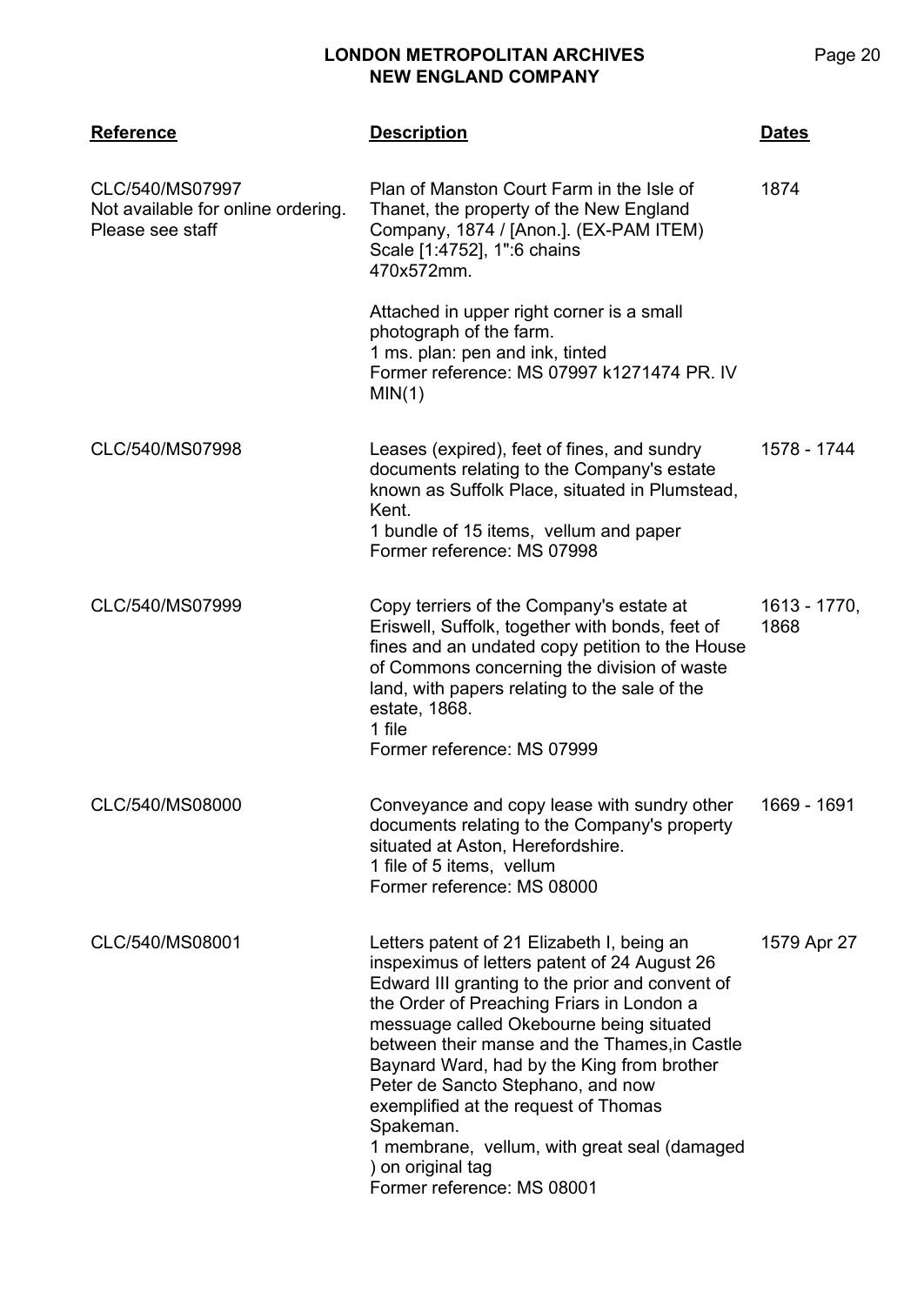| <b>Reference</b> | <b>Description</b>                                                                                                                                                                                                                                                                                                                                                                                                                                                                                                                                                          | <b>Dates</b> |
|------------------|-----------------------------------------------------------------------------------------------------------------------------------------------------------------------------------------------------------------------------------------------------------------------------------------------------------------------------------------------------------------------------------------------------------------------------------------------------------------------------------------------------------------------------------------------------------------------------|--------------|
| CLC/540/MS08002  | Indenture tripartite between (i) Richard, Earl of<br>Burlington, Sir Henry Ashurst and John Warr,<br>gent.; (ii) Christopher Crofts, Richard Stopforth<br>and John Rudd, gents.; (iii) the Company.<br>Recites the will of Robert Boyle appointing his<br>executors and establishing a trust for the<br>Company, and granting to the Company an<br>annuity of £90 arising out of the Manor of<br><b>Brafferton, Yorkshire</b><br>1 item of 3 membranes, vellum, in folder with<br>seals of the first and second parties on six<br>vellum tags<br>Former reference: MS 08002 | 1695 Aug 30  |
| CLC/540/MS08003  | Deeds relating to the island of Martha's<br>Vineyard (also known as Martin's Vineyard) in<br>Massachusetts.<br>4 items, vellum, in file<br>Former reference: MS 08003                                                                                                                                                                                                                                                                                                                                                                                                       | 1671 - 1711  |
| CLC/540/MS08004  | Abstracts of title and copy deeds relating to the<br>island of Martha's Vineyard (also known as<br>Martin's Vineyard) in Massachusetts.<br>Mainly 17th century.<br>1 guard file<br>Former reference: MS 08004                                                                                                                                                                                                                                                                                                                                                               | 1671 - 1711  |
| CLC/540/MS08005  | Collection of draft and copy deeds, together<br>with sundry legal papers relating to the<br>Company's missions in Canada, particularly the<br>Mohawk Institute, Brant, Ontario, Canada.<br>1 box containing 5 bundles<br>Former reference: MS 08005                                                                                                                                                                                                                                                                                                                         | 1828 - 1934  |
| CLC/540/MS08006  | Copy schedule of deeds deposited at<br>Westminster Bank in 1938, with sundry bonds<br>and other documents.<br>1 file, vellum and paper<br>Former reference: MS 08006                                                                                                                                                                                                                                                                                                                                                                                                        | 1596 - 1726  |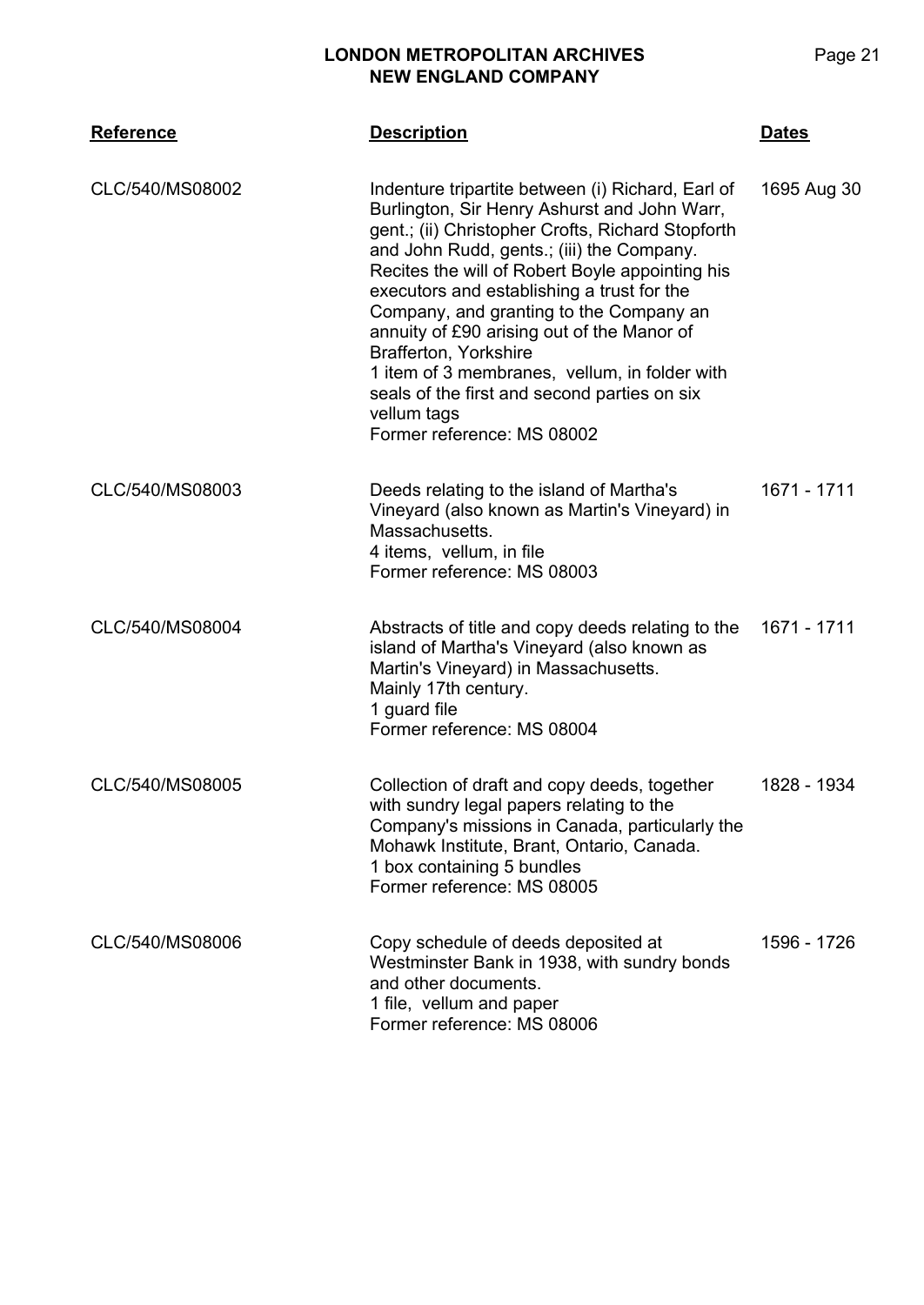## **CLC/540 Reference Description Dates** CLC/540/MS08007 Warrant from the Duke of Albemarle to Sir William Compton, Master of Ordnance, to deliver to Quartermaster Richard Collins 500 new collars of bandoliers for use of footguards under his command, with a stipple portrait of Albermarle attached. The connection of this document with the archives of the Company is not apparent. 1 sheet mounted on card Former reference: MS 08007 1663 Apr 8

| CLC/540/MS08008 | Queen's instructions to the Company                | ca1702 - 1714 |
|-----------------|----------------------------------------------------|---------------|
|                 | concerning the instruction of the Indians "in true |               |
|                 | Christian protestant faith", signed "Anne R",      |               |
|                 | undated.                                           |               |
|                 | 1 fragment mounted on card                         |               |
|                 | Former reference: MS 08008                         |               |

| CLC/540/MS08009 | Sundry accounts, being principally gift and<br>donation accounts.<br>Mainly 19th century.<br>1 file | ca1700 - 1839 |
|-----------------|-----------------------------------------------------------------------------------------------------|---------------|
|                 | Former reference: MS 08009                                                                          |               |

| CLC/540/MS08010 | Collection of miscellaneous papers containing,<br>inter alia, petitions, 1706-29; apprenticeship<br>indentures, 1806; and a draft commission from<br>the Company to the commissioners abroad,<br>1756; together with 19th century transcripts of | 1688 - 1839 |
|-----------------|--------------------------------------------------------------------------------------------------------------------------------------------------------------------------------------------------------------------------------------------------|-------------|
|                 | 17th century correspondence.                                                                                                                                                                                                                     |             |
|                 | 1 file<br>Former reference: MS 08010                                                                                                                                                                                                             |             |

CLC/540/MS08011 Court minute book. 1 volume Former reference: MS 08011 1655 - 1685 CLC/540/MS08011A Court minute book, 1655-85, treasurer's accounts, 1650-64, and sundry letters and memoranda 1664 and 1724-94 (including "account of the Indians at Groton, Massachusetts" by Jacob Johnson, 1755). ORIGINALS NOT DEPOSITED - AVAILABLE ON MICROFILM ONLY Former reference: Ms 08011A 1650 - 1794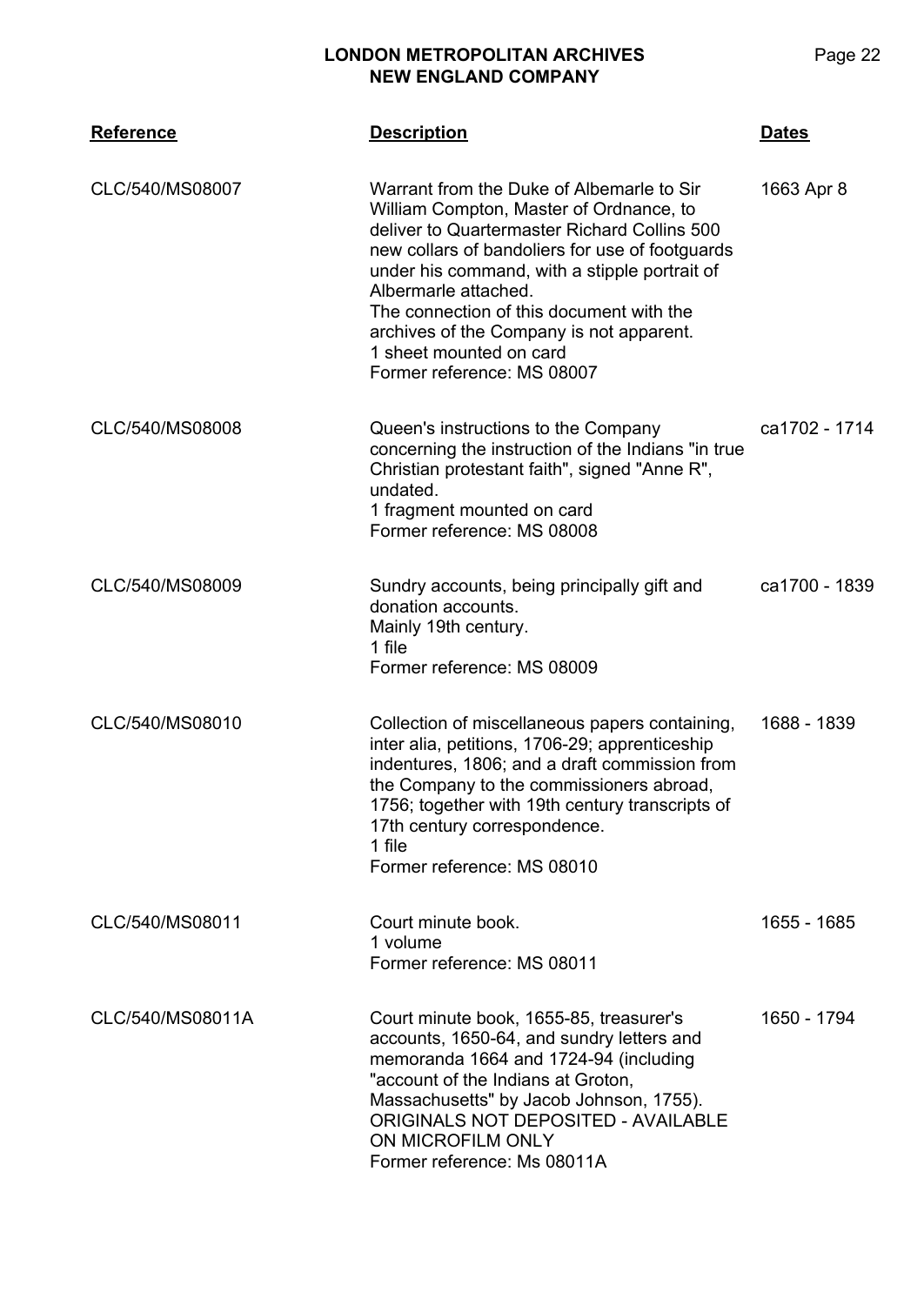| <b>Reference</b>                  | <b>Description</b>                                                                                                                                                                                                                                                                                                                                                                                                                                                                                                                                                                  | <b>Dates</b> |
|-----------------------------------|-------------------------------------------------------------------------------------------------------------------------------------------------------------------------------------------------------------------------------------------------------------------------------------------------------------------------------------------------------------------------------------------------------------------------------------------------------------------------------------------------------------------------------------------------------------------------------------|--------------|
| CLC/540/MS08011B                  | Four books of surveys of property in New<br>Jersey, surveyed for the Council of Proprietors<br>of the Western Division of New Jersey, 1681<br>-1745, and of 27 folios (ff.49-64, 67-8 and 75<br>-83, being all that survive) of an account book<br>recording purchases made andother expenses<br>incurred by the New England Company.<br>Index at front of film includes other volumes of<br>the Council's surveys; no copy of these other<br>volumes is available at Guildhall Library.<br>ORIGINALS NOT DEPOSITED - AVAILABLE<br>ON MICROFILM ONLY<br>Former reference: Ms 08011B | 1681 - 1745  |
| Court attendance signature books. |                                                                                                                                                                                                                                                                                                                                                                                                                                                                                                                                                                                     |              |
| CLC/540/MS14776/001               | Court attendance signature book<br>Former reference: MS 14776                                                                                                                                                                                                                                                                                                                                                                                                                                                                                                                       | 1937 - 1963  |
| CLC/540/MS14776/002               | Court attendance signature book<br>Former reference: MS 14776                                                                                                                                                                                                                                                                                                                                                                                                                                                                                                                       | 1970 - 1971  |
| CLC/540/MS14777                   | Abstract of title (1714-1832), deeds,<br>correspondence and other documents relating<br>to the great tithe of Beckingham alias<br>Tolleshunt Major, Essex, 1801-1935.<br>1 bundle<br>Former reference: MS 14777                                                                                                                                                                                                                                                                                                                                                                     | 1801 - 1935  |
| CLC/540/MS14778                   | Two conveyances of quit rents issuing out of<br>lands forming part of Pouces Farm in the parish<br>of Minster, Isle of Thanet, Kent, and part of<br>Vincent Farm at Garlinge, Isle of Thanet, Kent.<br>1 envelope containing 2 items<br>Former reference: MS 14778                                                                                                                                                                                                                                                                                                                  | 1903         |
| CLC/540/MS14779                   | Conveyance from the Company to Essex<br>County Council of strips of land at<br>Battlesbridge, Essex.<br>1 item, parchment<br>Former reference: MS 14779                                                                                                                                                                                                                                                                                                                                                                                                                             | 1926 May 15  |
| CLC/540/MS14780                   | Correspondence and miscellaneous papers<br>relating to the tercentenary of the Company.<br>1 bundle in envelope<br>Former reference: MS 14780                                                                                                                                                                                                                                                                                                                                                                                                                                       | 1949         |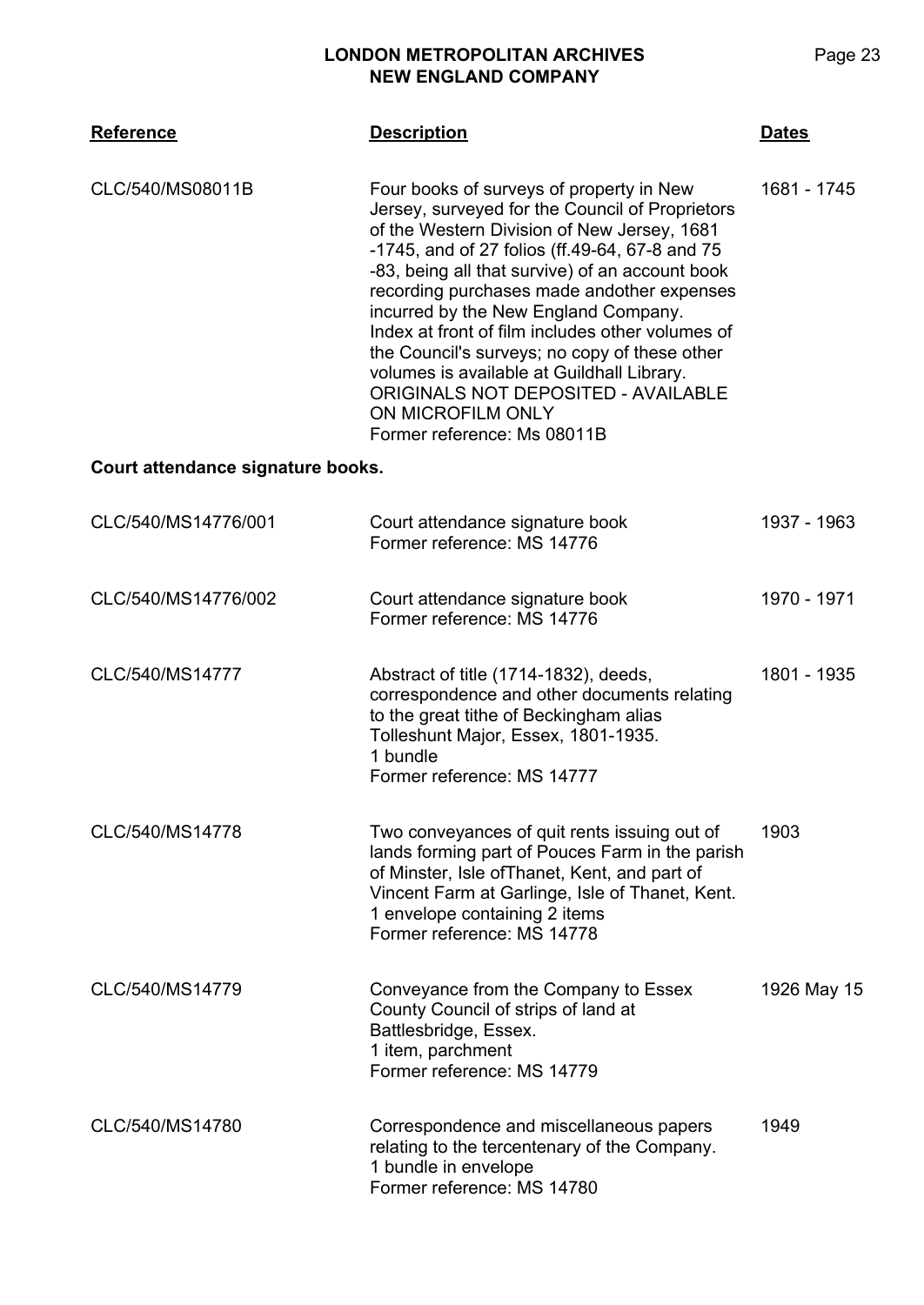| <b>Reference</b> | <b>Description</b>                                                                                                                                                                                                                                                                                                                                                                                                                                                                                                                                                              | <b>Dates</b>                                |
|------------------|---------------------------------------------------------------------------------------------------------------------------------------------------------------------------------------------------------------------------------------------------------------------------------------------------------------------------------------------------------------------------------------------------------------------------------------------------------------------------------------------------------------------------------------------------------------------------------|---------------------------------------------|
| CLC/540/MS18803  | Correspondence relating to the negotiations for<br>the supplemental charter of Elizabeth II,<br>granted to the Company 23 March 1961.<br>1 bundle<br>Former reference: MS 18803                                                                                                                                                                                                                                                                                                                                                                                                 | 1959 - 1960                                 |
| CLC/540/MS18804  | Annual reports and balance sheets, with lists of<br>members giving addresses and dates of<br>election, with details of trusts.<br>1 bundle<br>Former reference: MS 18804                                                                                                                                                                                                                                                                                                                                                                                                        | 1936 - 1951,<br>1953 - 1954,<br>1959 - 1977 |
| CLC/540/MS18805  | Correspondence and associated papers,<br>including photographs and press cuttings,<br>relating to the Company's financial support to<br>missionary activity in the West Indies and on<br>the Indian reservations in Canada.<br>1 bundle of 4 files<br>Former reference: MS 18805                                                                                                                                                                                                                                                                                                | 1961 - 1976                                 |
| CLC/540/MS18806  | Correspondence, plans and other papers<br>relating to the sale of the residential school for<br>Indian children, known as the Mohawk Institute,<br>Brant, Ontario, Canada, to the Canadian<br>Government, 1965.<br>The papers include a detailed survey, report<br>and valuation, 1961.<br>1 bundle<br>Former reference: MS 18806                                                                                                                                                                                                                                               | 1961 - 1967                                 |
| CLC/540/MS18807  | Record of condition of the house, cottages,<br>land, hedges, ditches, gates, etc. at<br>Beckingham Hall Farm in the parish of<br>Tolleshunt Major, Essex, 1947; with plans and<br>associated correspondence, 1947-8.<br>The first plan (attached) shows acreages; the<br>second plan of the manor of Tolshunt<br>Beckingham Hall (sic) in the parish of<br>Tolleshunt Beckingham alias Tolleshunt Major,<br>Essex, gives field names (undated, probably<br>compiled c.1947 from an earlier map)<br>1 envelope containing 1 file and 6 loose items<br>Former reference: MS 18807 | 1947 - 1948                                 |